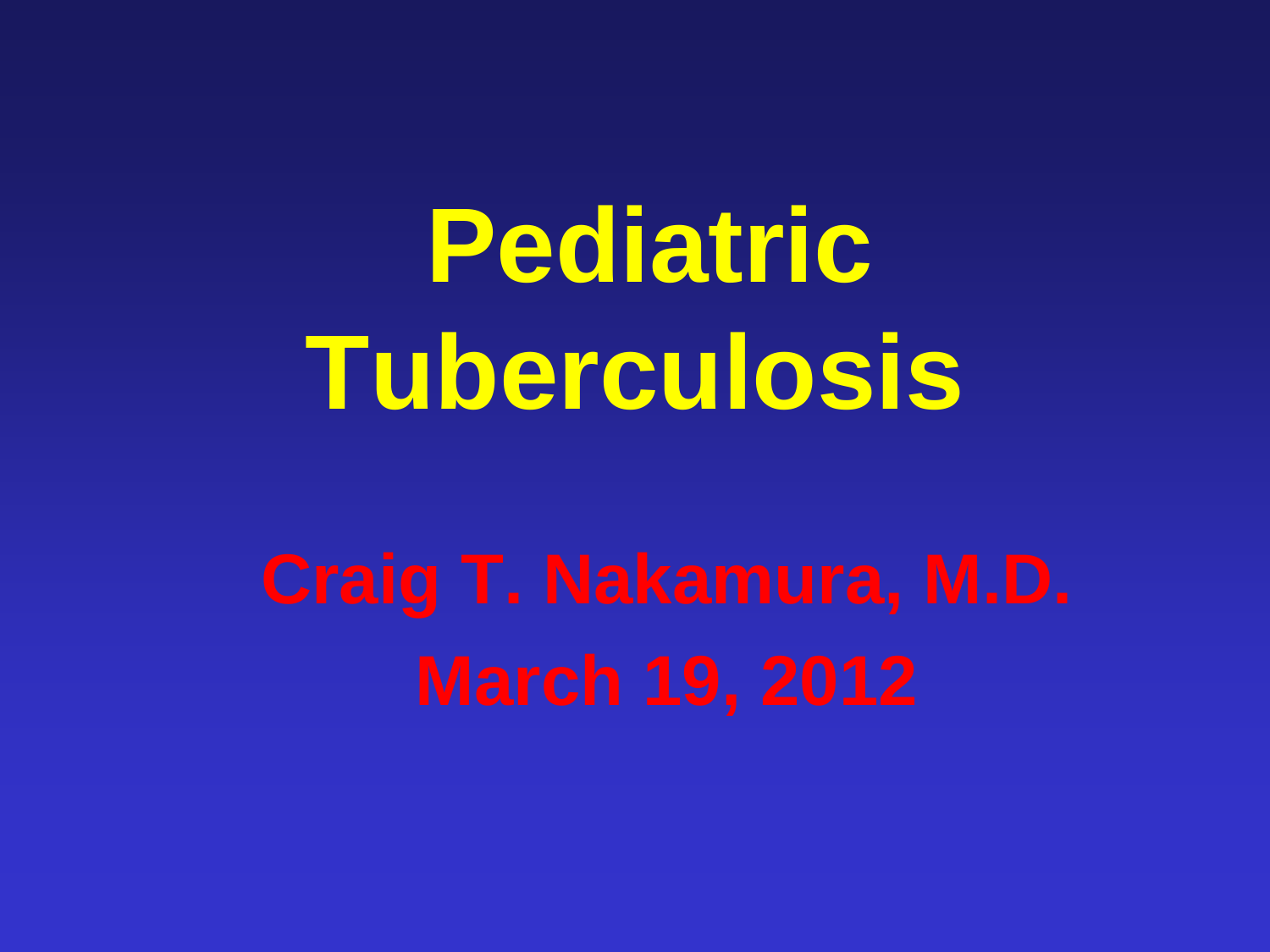### **Global Epidemiology of TB**

#### • **TB remains leading infectious disease in world**

- **>40% of world's population (> 2 billion people) infected with** *M. tuberculosis*
- **In 1990s:**
	- **90 million new cases**
	- **30 million deaths**
- **Among children < 15 y/o:**
	- **Aprox 13 million cases**
	- **5 million deaths**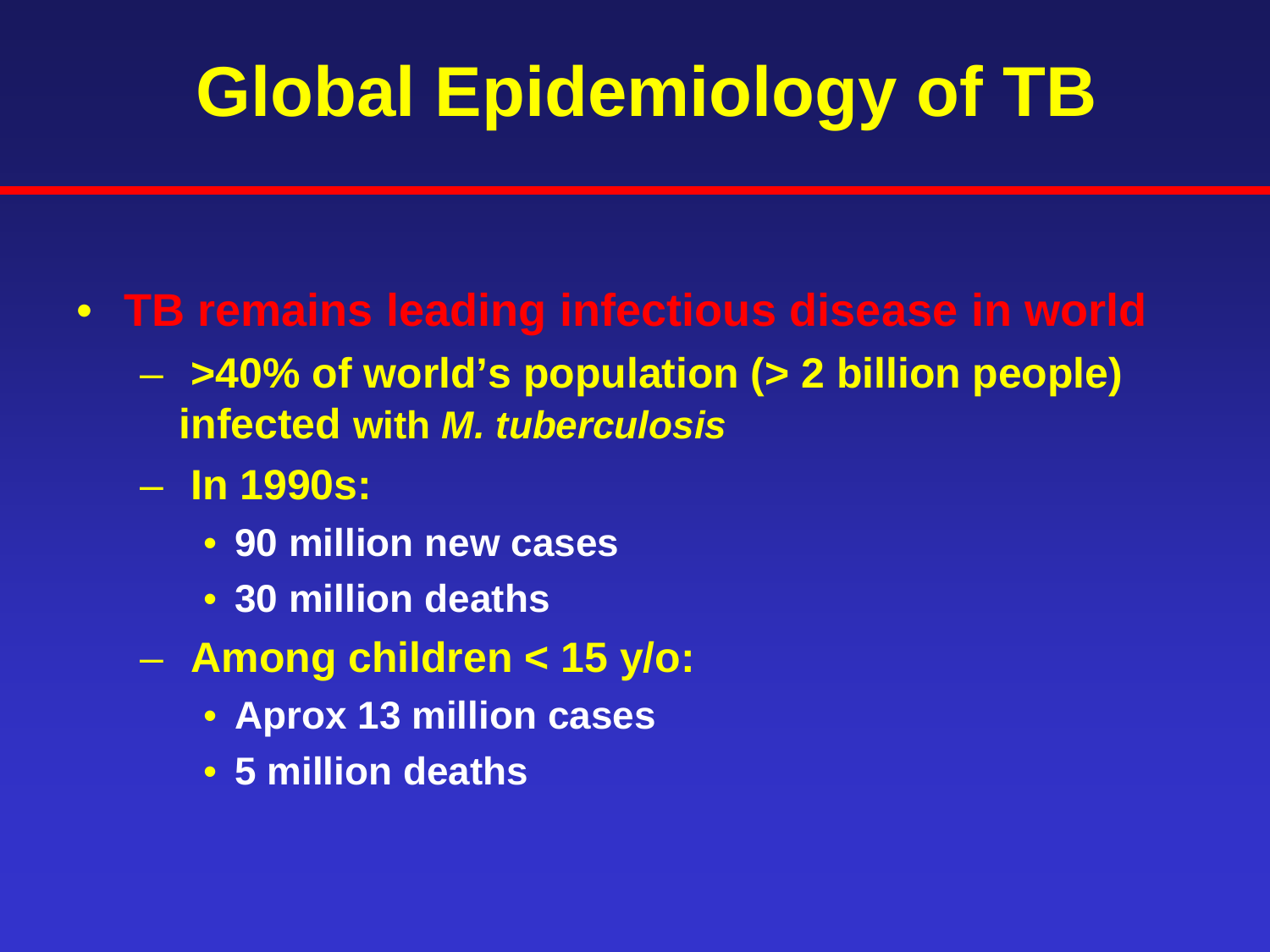### **Outline**

- **Epidemiology**
- **Transmission**
- **Pathogenesis**
- **Public Health Aspects & TB Control**
- **Treatment of Latent TB Infection & TB Disease**
- **BCG Vaccine**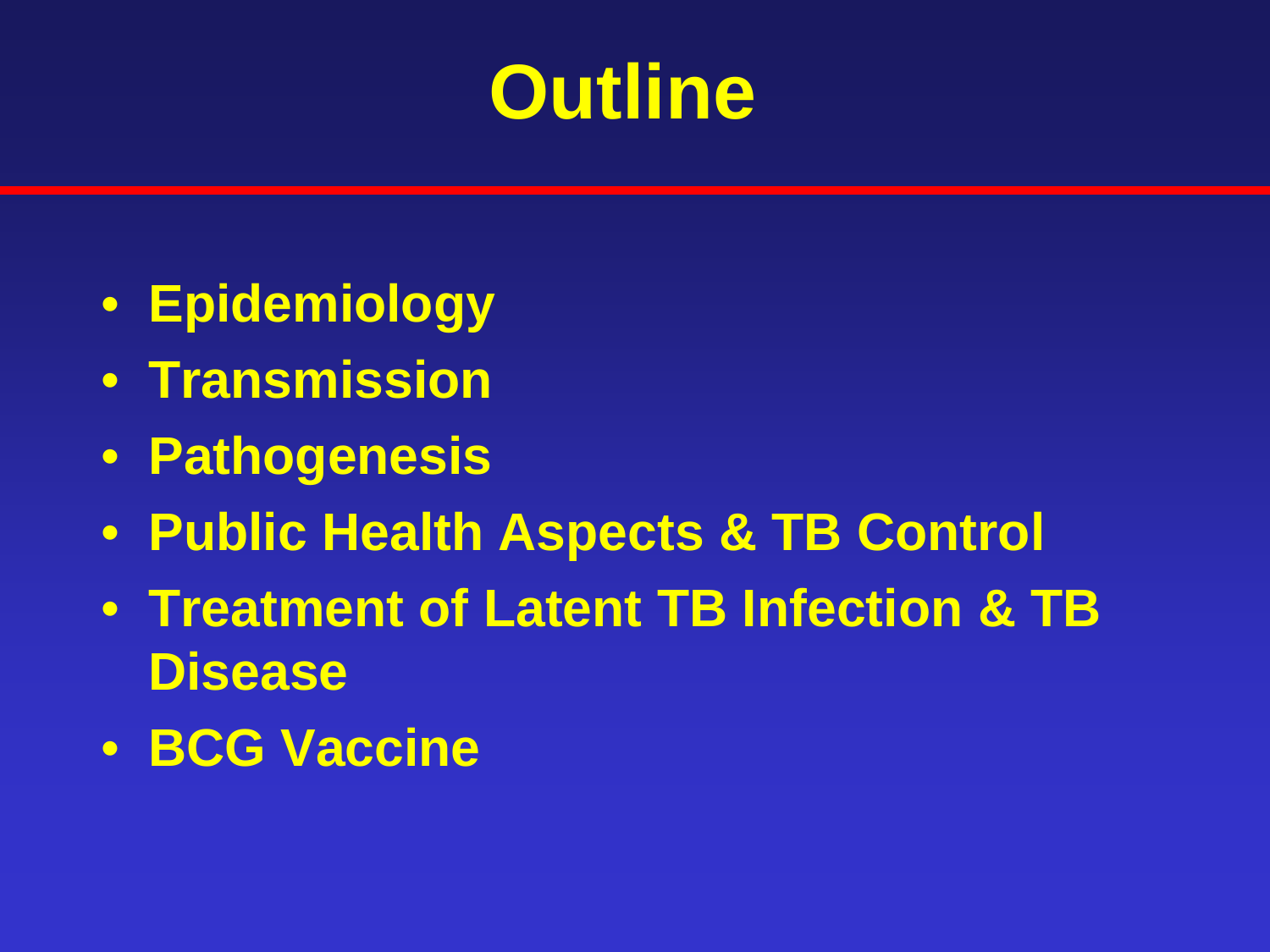### US TB Trends (1986-2003)



**No. of Cases → Percentage of Total Cases** 

**CDC**

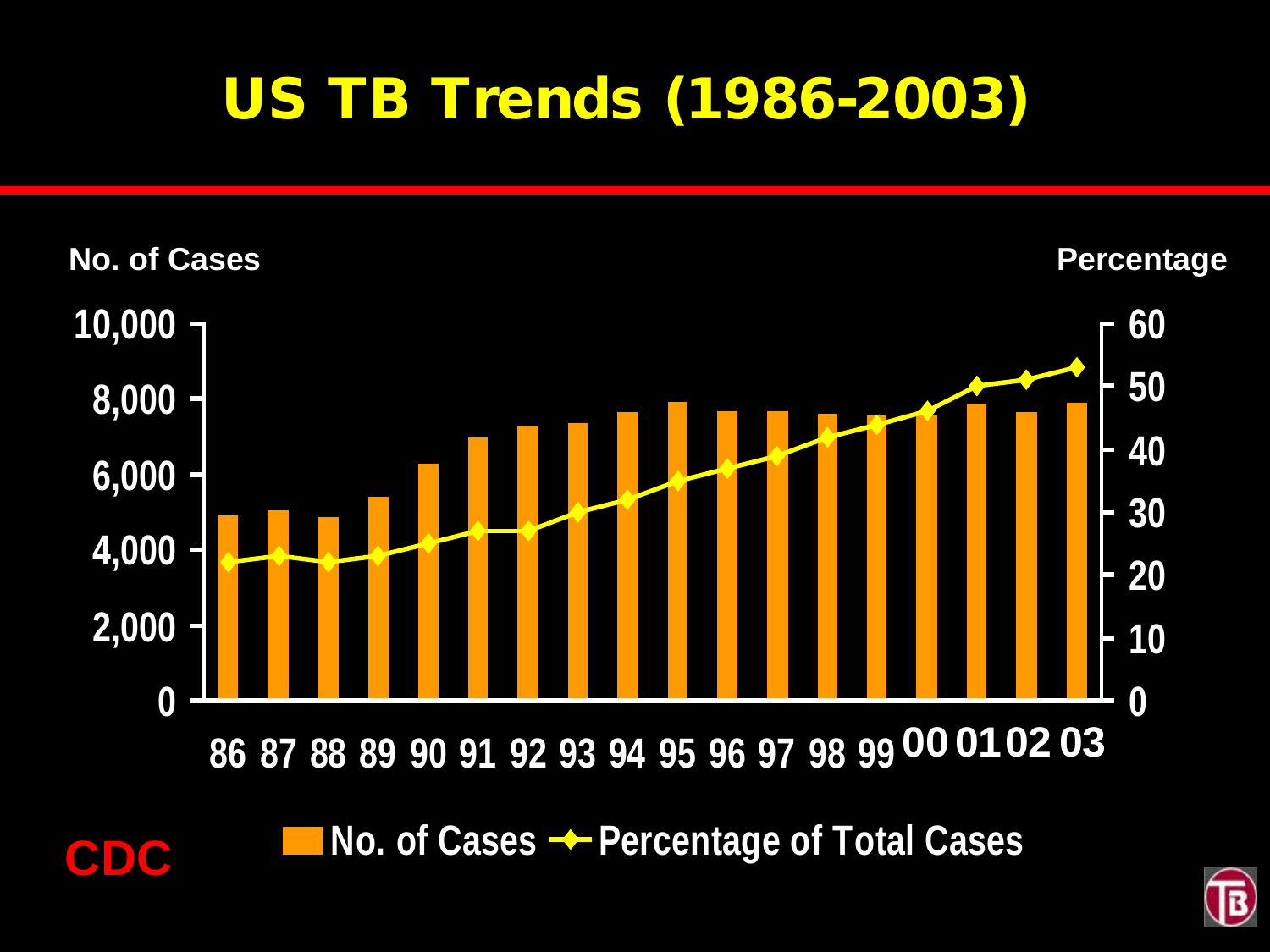### **TB Cases by Age (US), 2003**

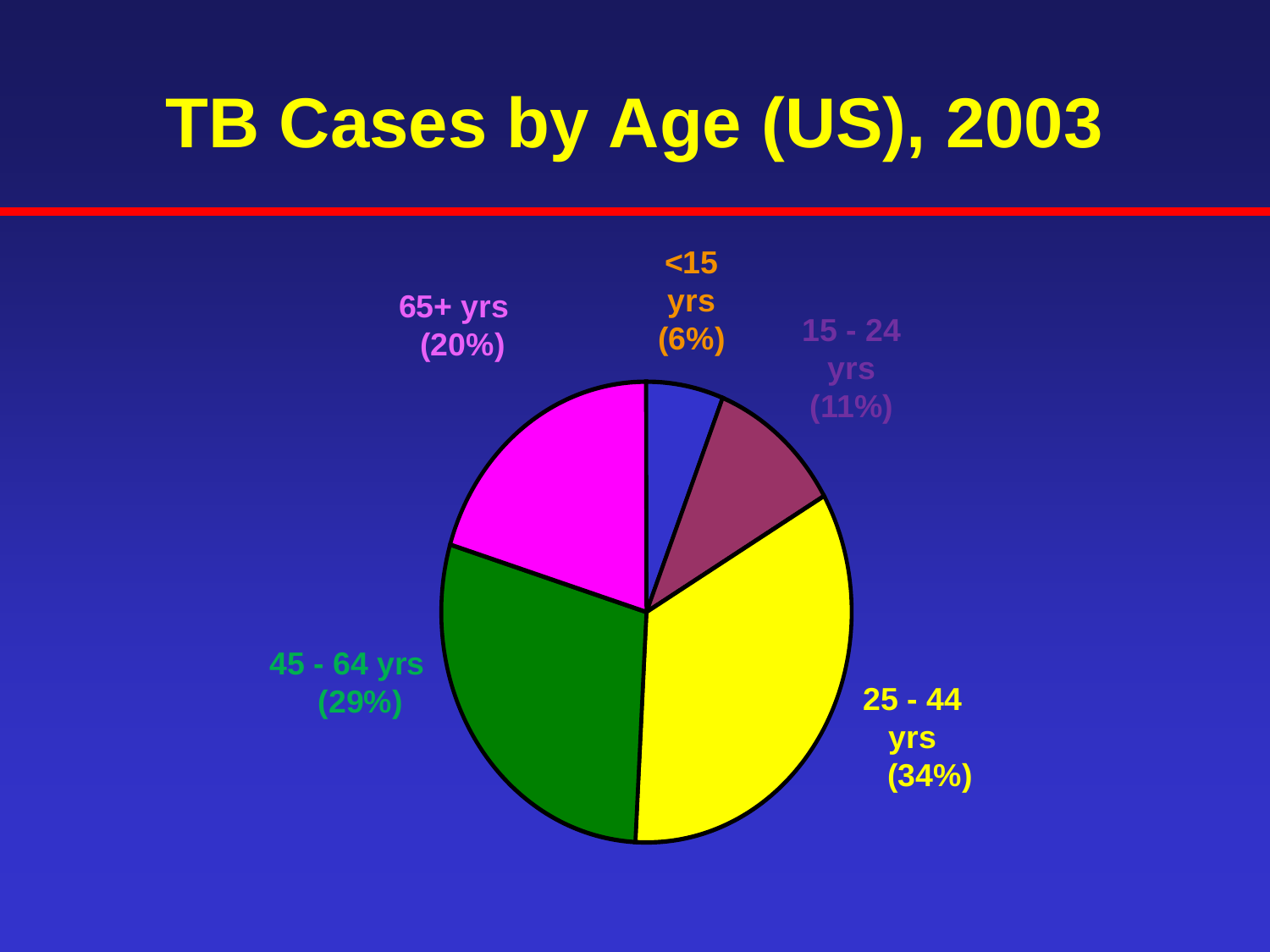### **Epidemiology of TB**

- **Case rates are declining**
- **Foreign born persons account for > 50% of US cases**
- **TB in children:**
	- **Highest risk for disease:**
		- **< 5 years of age**
		- **Foreign-born children**
			- **60% of cases develop within 18 mo of arrival in US**
			- **Most common countries of birth: Mexico, Philippines, Vietnam**
			- **Varies depending on immigration pattern**
		- **Racial ethnic minorities**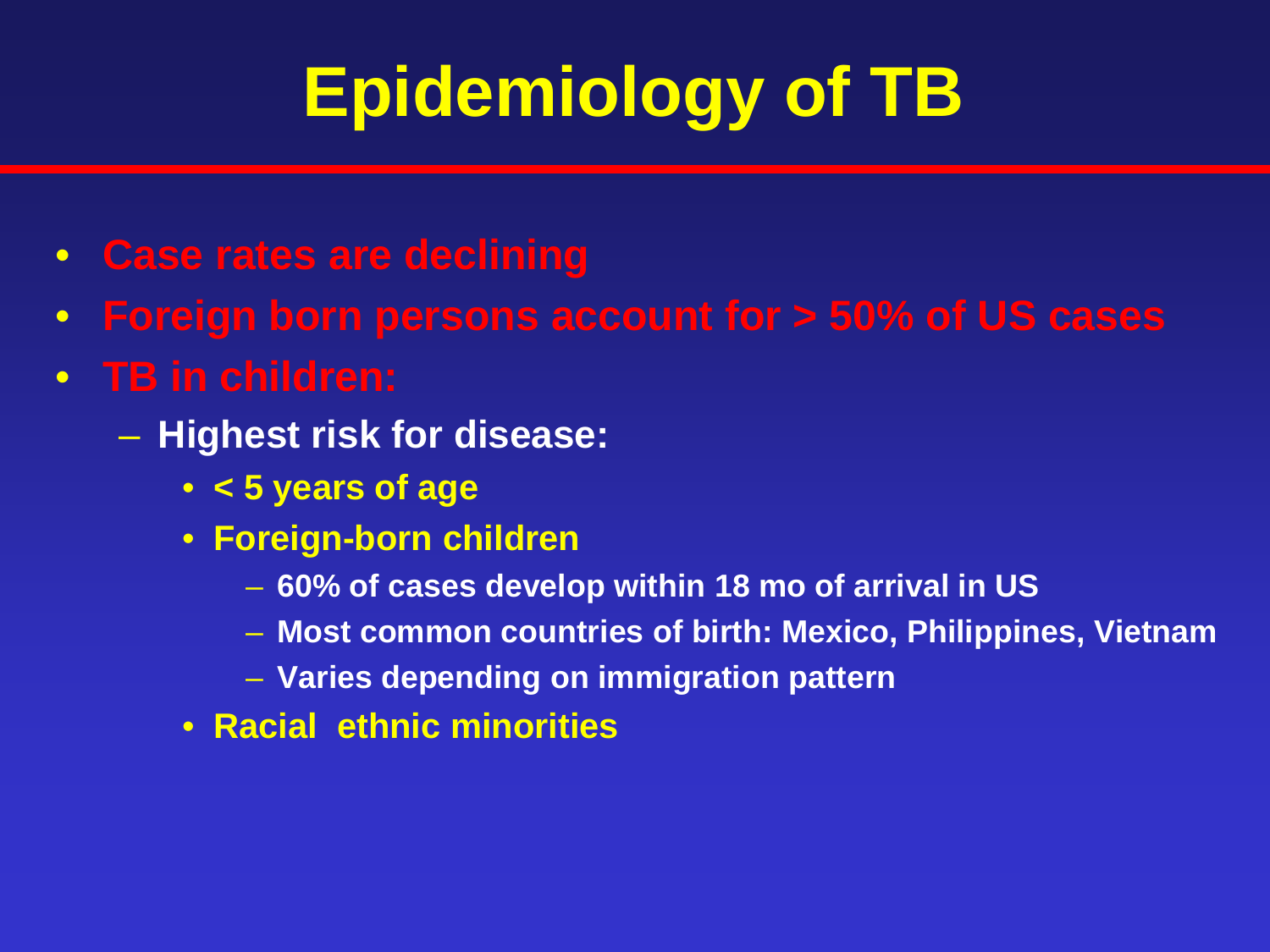### **Transmission of** *M. tuberculosis*

- **Spread by airborne route; droplet nuclei**
- **Transmission affected by:**
	- **Infectiousness of patient**
	- **Environmental conditions**
	- **Duration of exposure**
- **Most exposed persons don't become**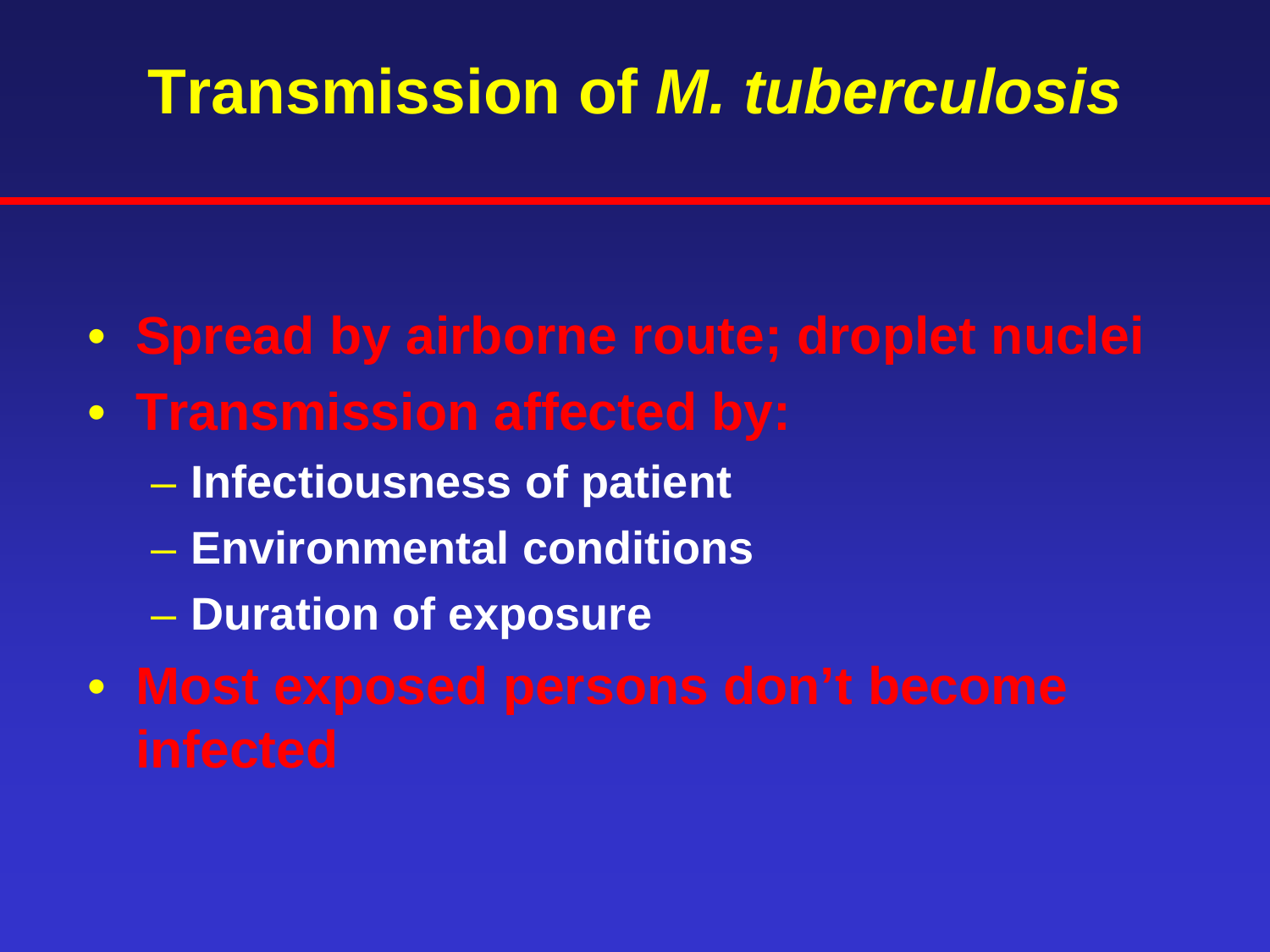### **TB Pathogenesis: Latent TB Infection**

- **Once inhaled, travel to alveoli & establish infection**
- **After 2 – 12 wks, immune response limits activity; infection detectable**
- **Some bacteria survive & remain dormant but viable for years = latent TB infection (LTBI)**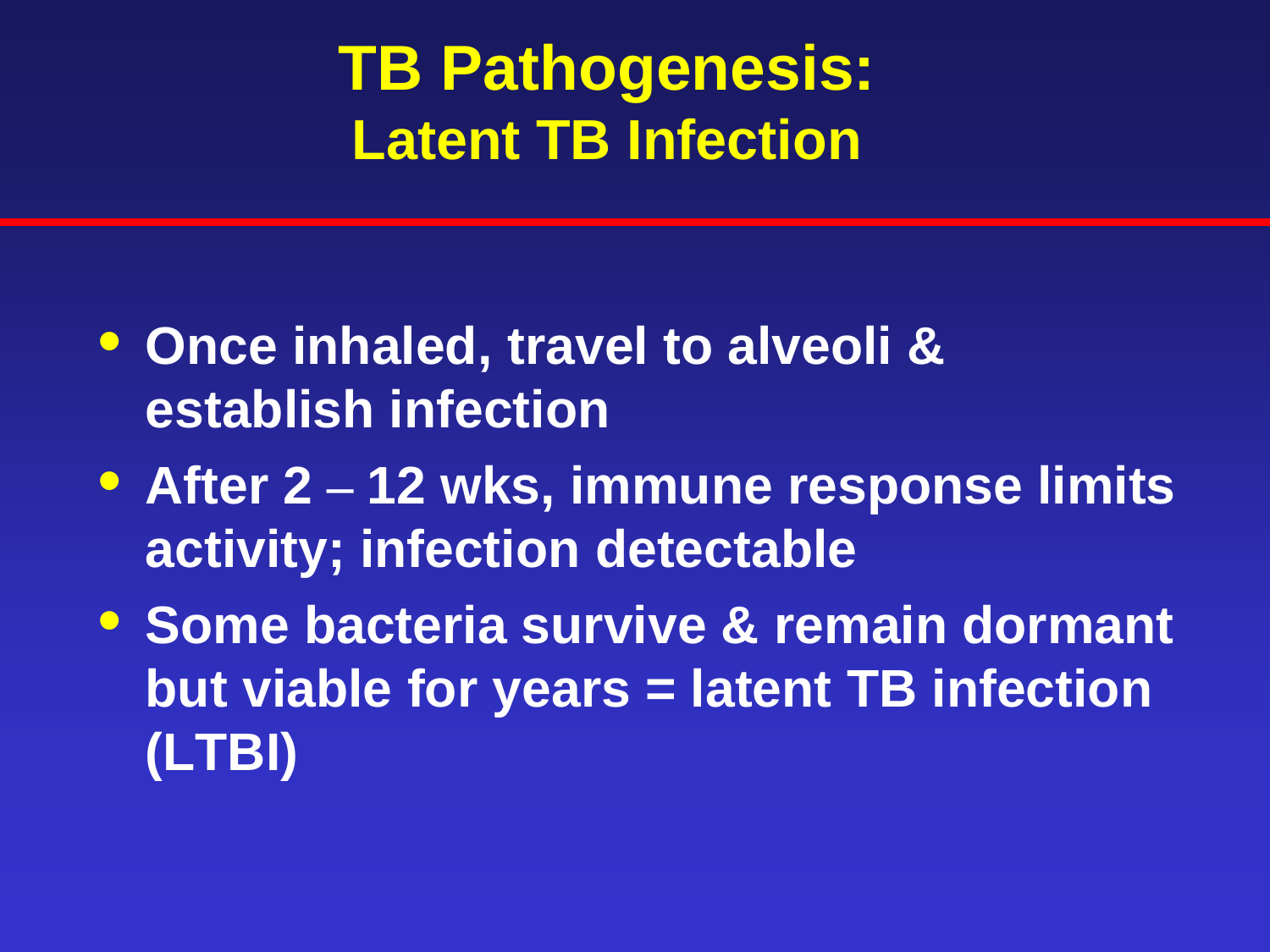### **TB Pathogenesis: LTBI**

•**Persons with LTBI are:** – **Asymptomatic** – **Not infectious**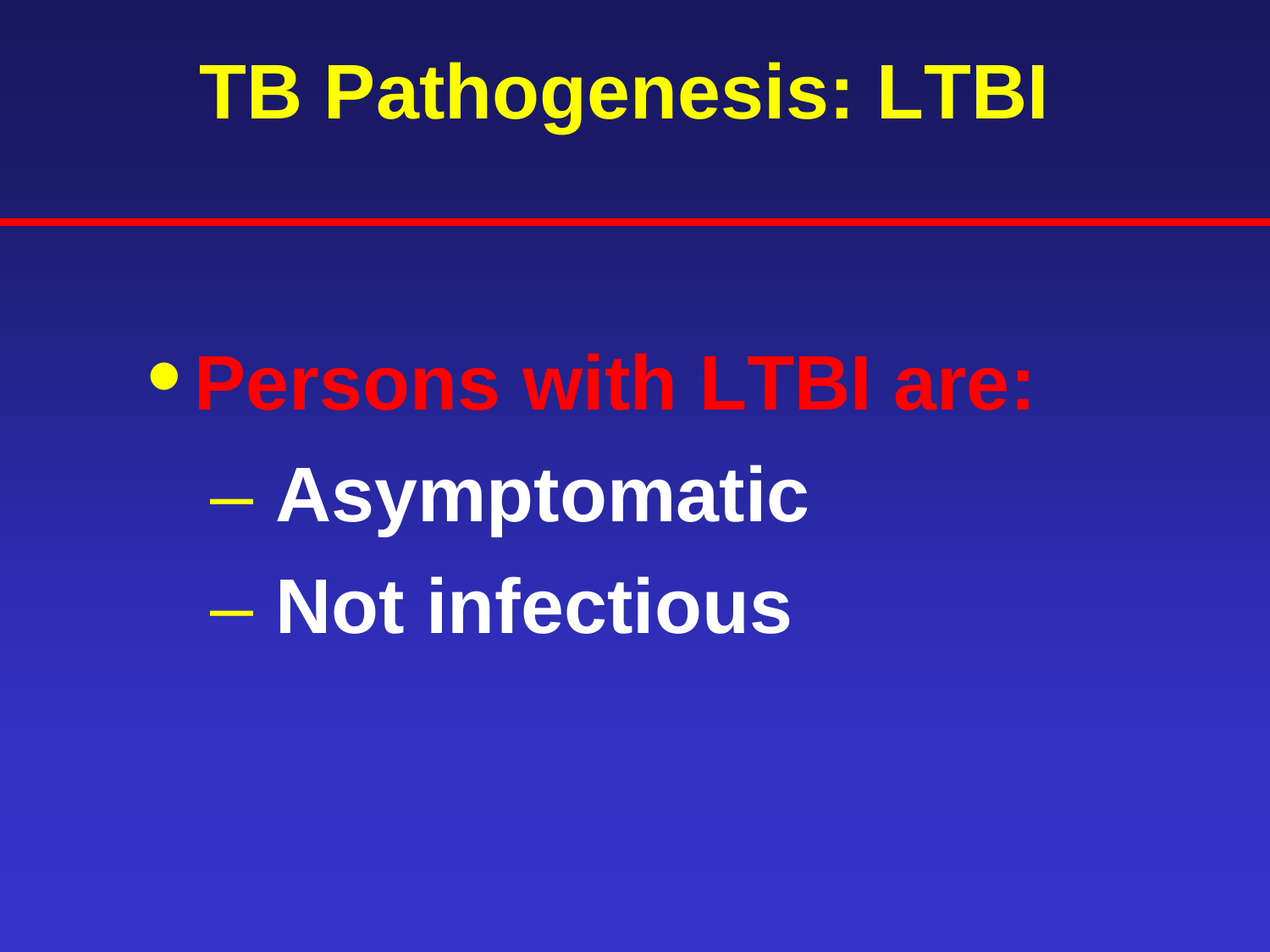#### **TB Pathogenesis: Active TB**

#### **LTBI progresses to TB disease in:**

- **Small number of persons after infection**
- **5% – 10% of persons with untreated LTBI sometime during life**
- **10% in HIV (with untreated LTBI)** *per year*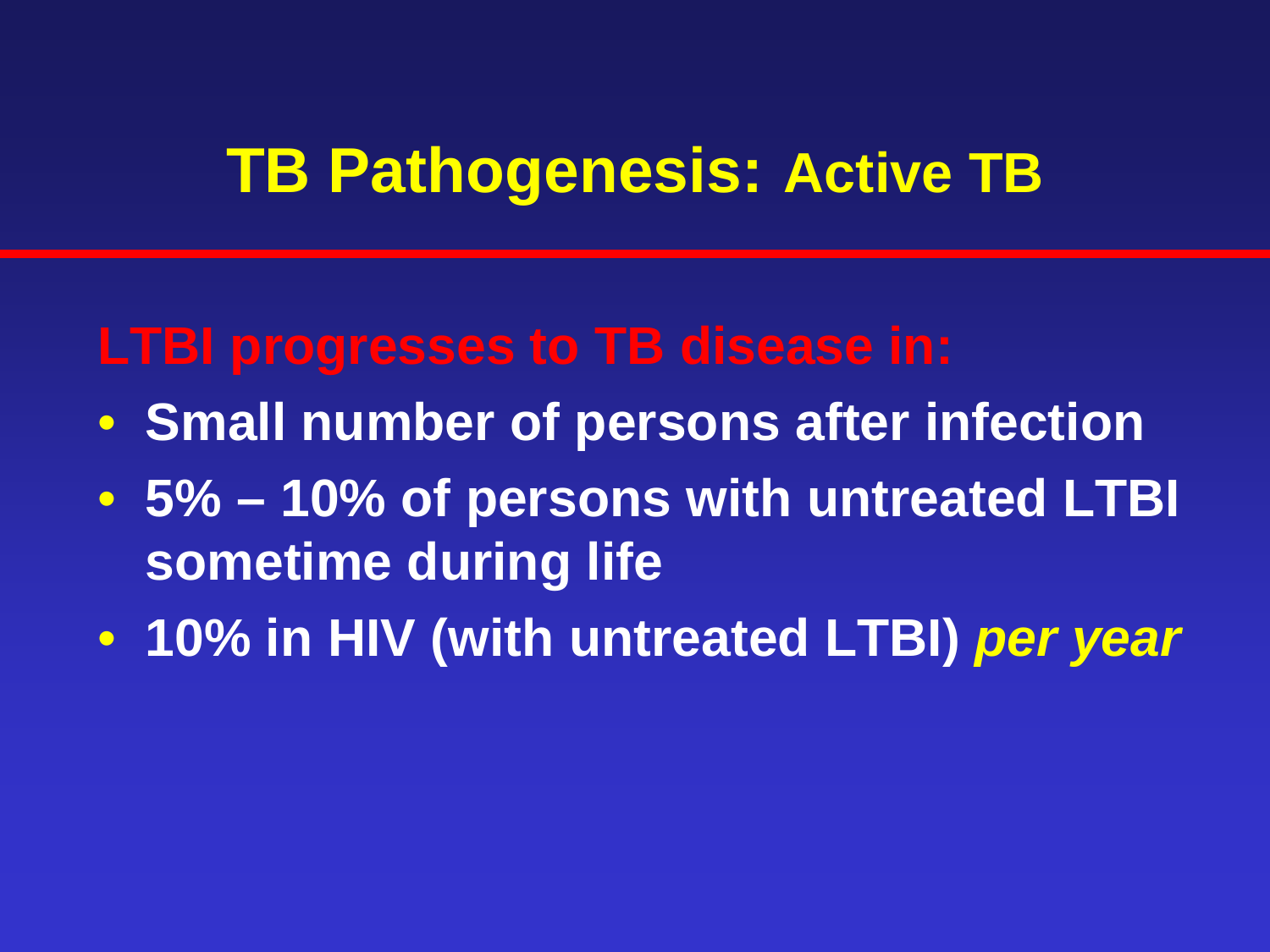#### **Factors Increasing TB Spread**

- **Adolescents / Adults**
- **Cough / Failing to cover cough**
- **Cough-inducing or aerosol-generating procedure**
- **Positive sputum AFB smear**
- **Cavitation on chest radiograph**
- **Inadequate treatment**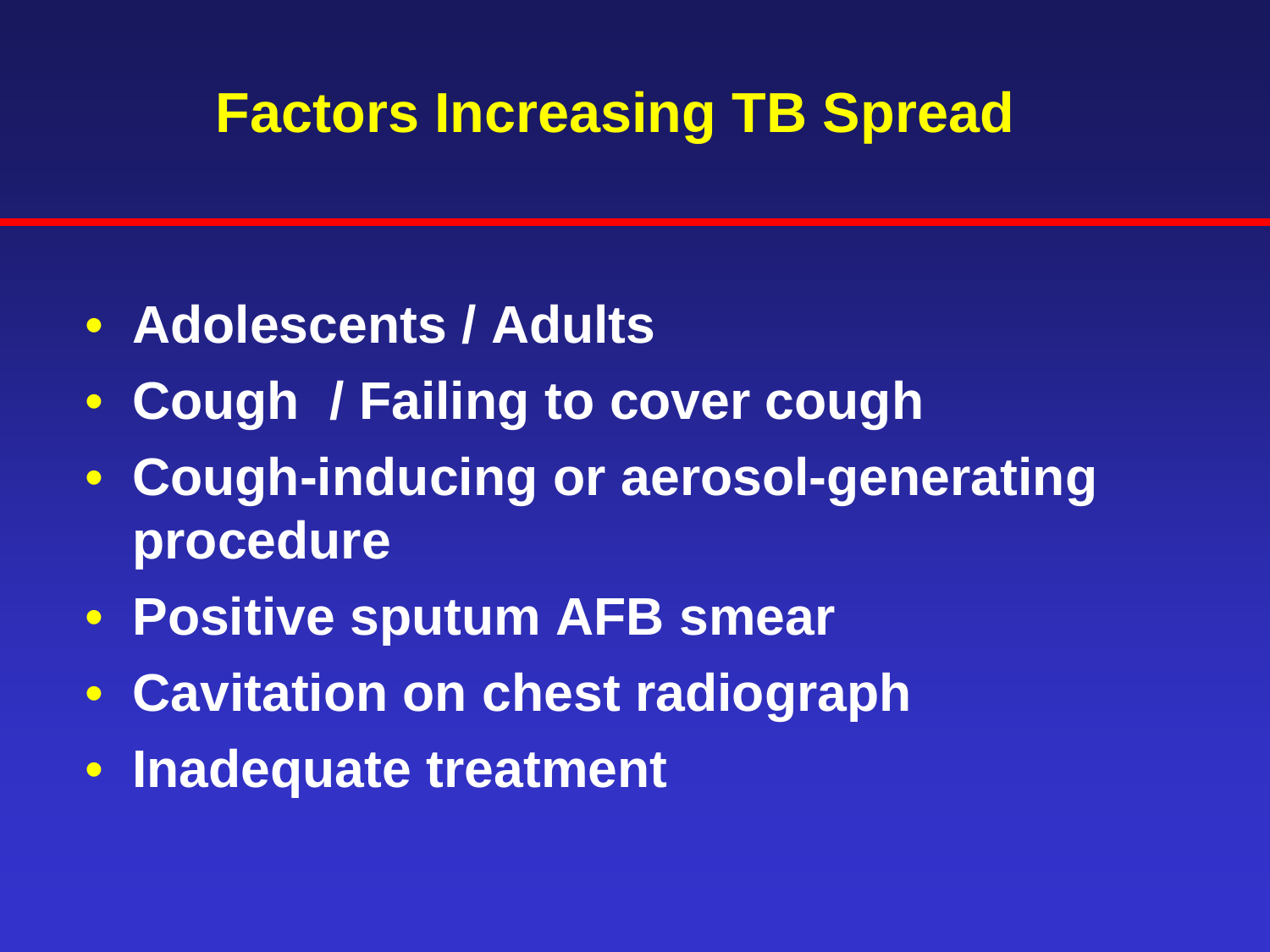### **Significance of Pediatric TB**

 **A case of TB in a child is a "sentinel healthcare event"**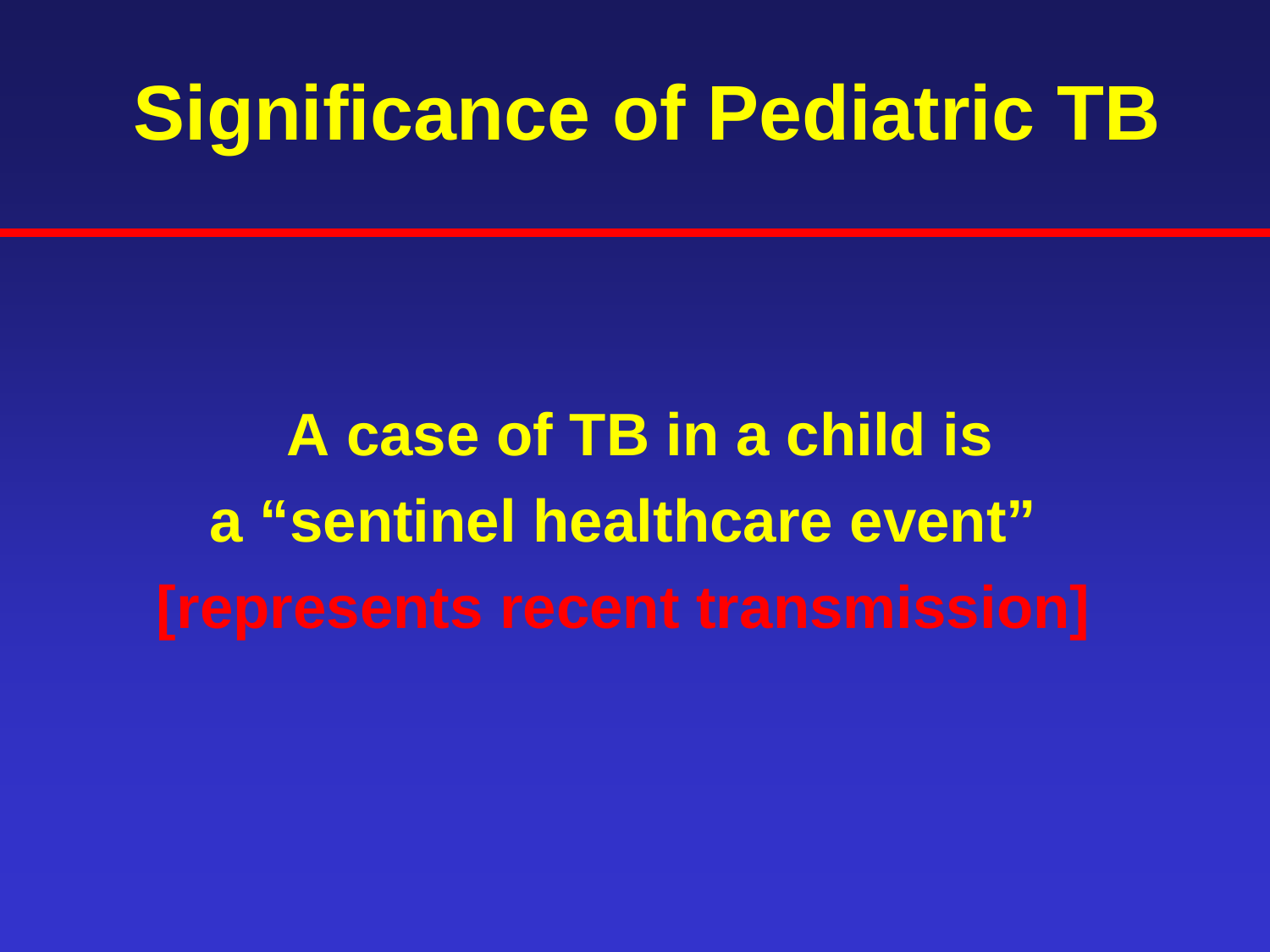### **TB by site: children (< 15 y/o)**

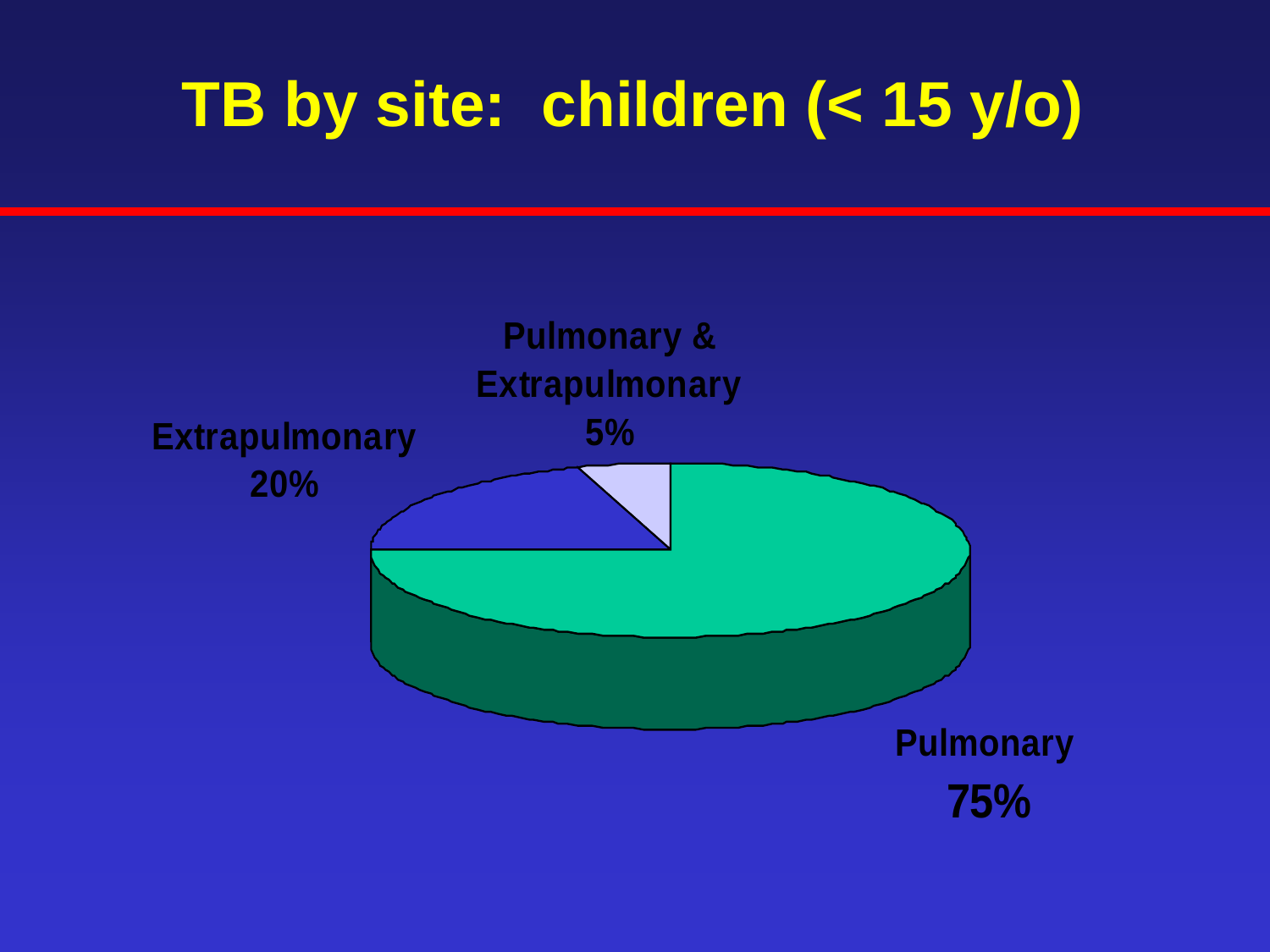### **Extrapulmonary TB in Children (< 15)**



**Lymphatic Pleura Meningeal Bone/Joint Other**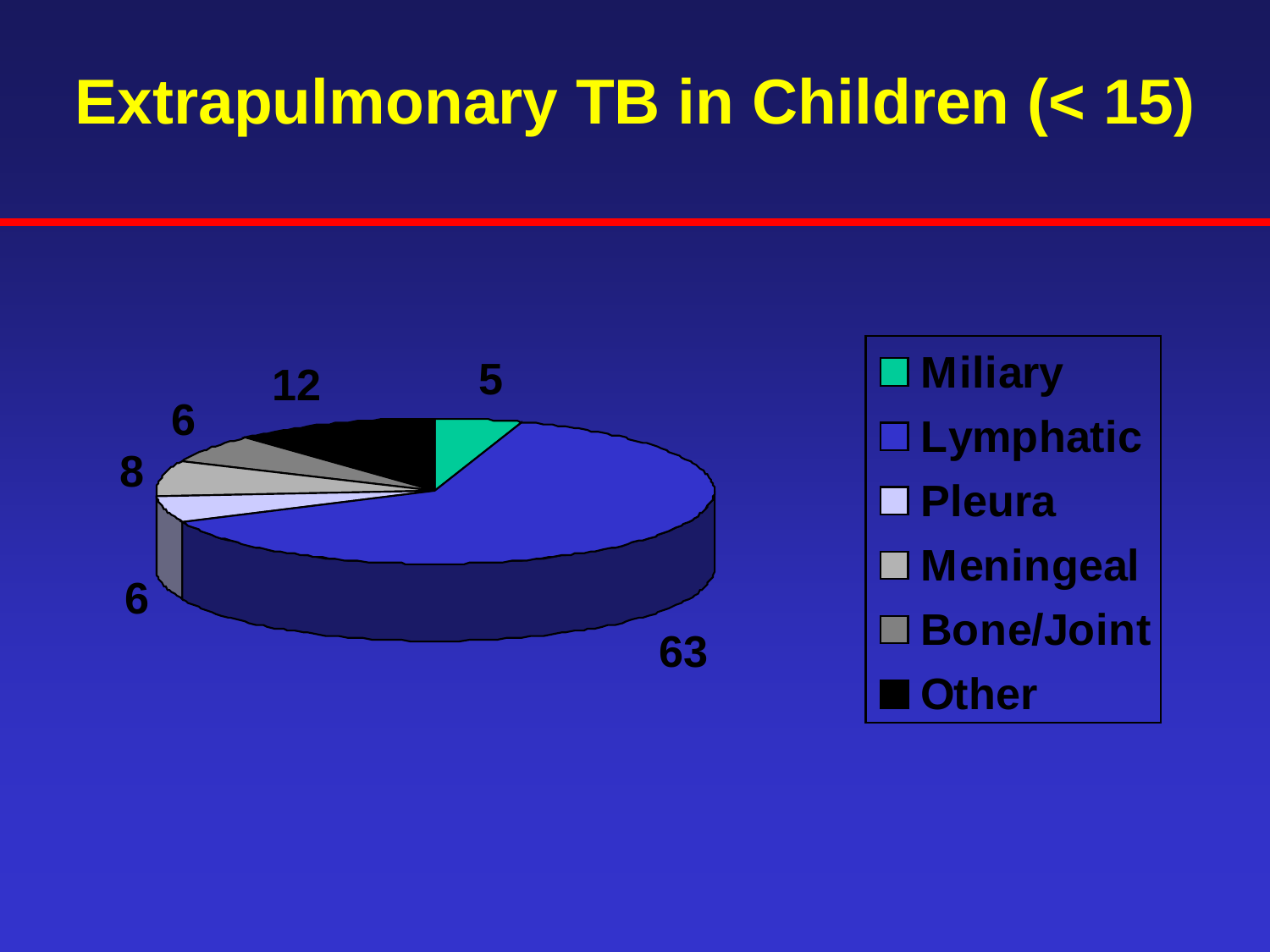### **TB Control in US**

- **Identification of new cases TB**
	- **Initiate appropriate Rx**
	- **Directly observed therapy (DOT)**
- **Contact Investigations**
	- **Identify persons at risk**
- **Targeted tuberculin testing** 
	- **Identifies persons at high risk who would benefit from LTBI Rx**
	- **Treatment LTBI**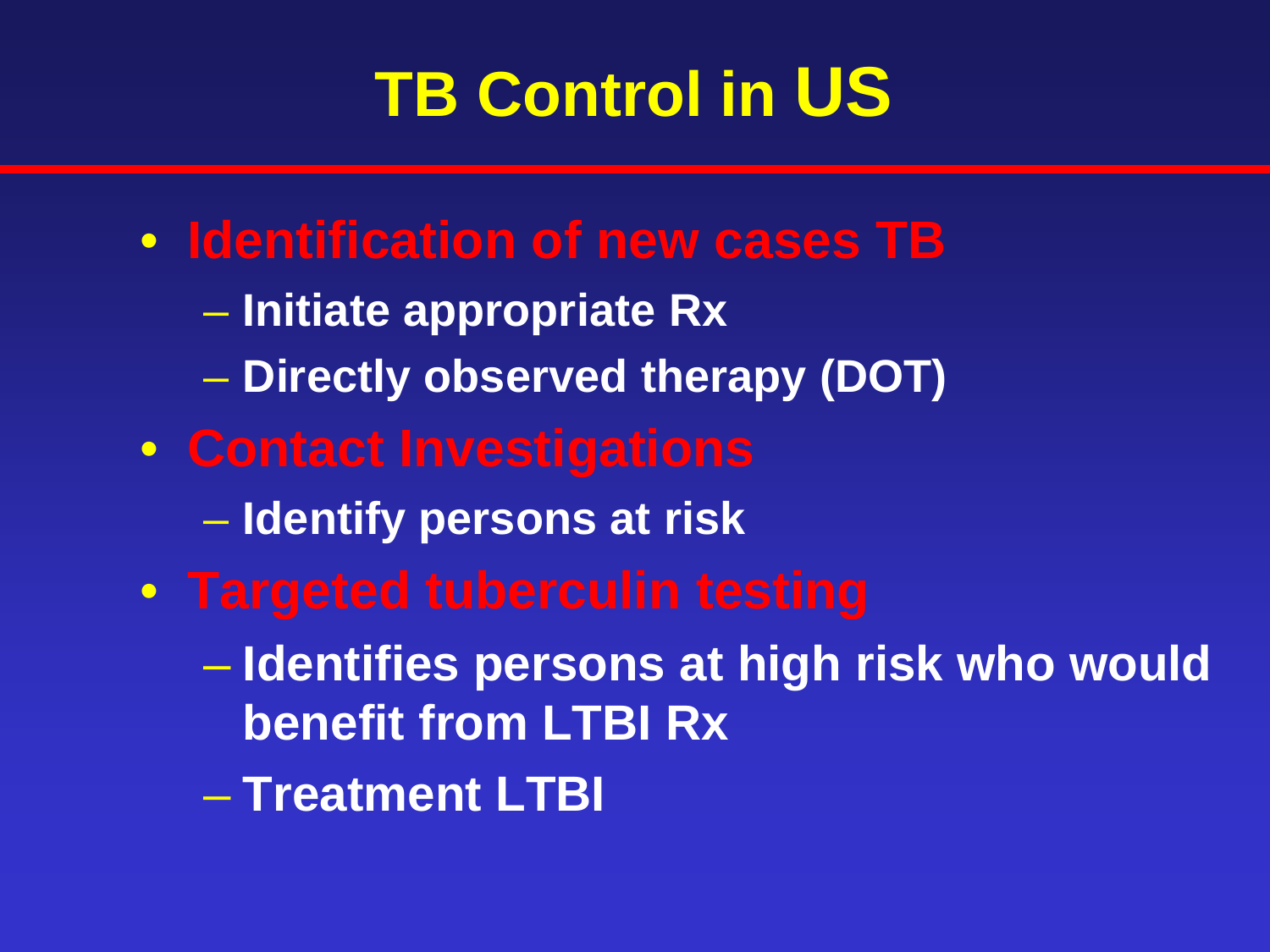### **AAP Recommendations: Targeted TST**

- **Exposure risk assessed at clinic visits**
- **Only children with increased risk considered for testing**
- **Freq of testing depends on degree of risk**
- **"Screening" is inefficient way to control TB**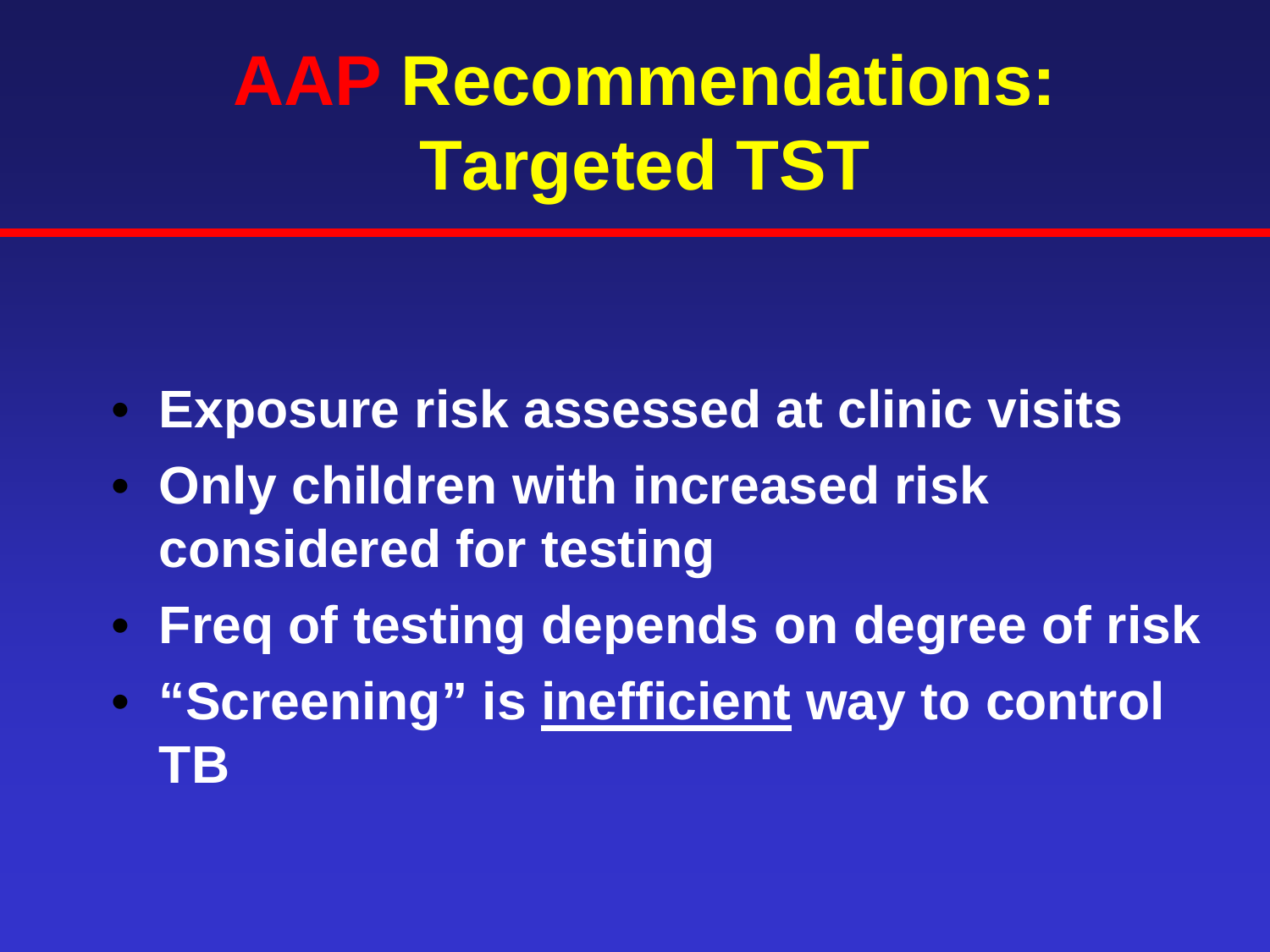### **Targeted TST Risk-Assessment**

- Child born outside US?
	- **Africa, Asia, Eastern Europe, Latin America**
- Child traveled outside US  $($  > 1 week)?
- Child exposed to anyone with TB?
	- (TB?; LTBI?; Nature of contact?)
- Close contact with a person with (+)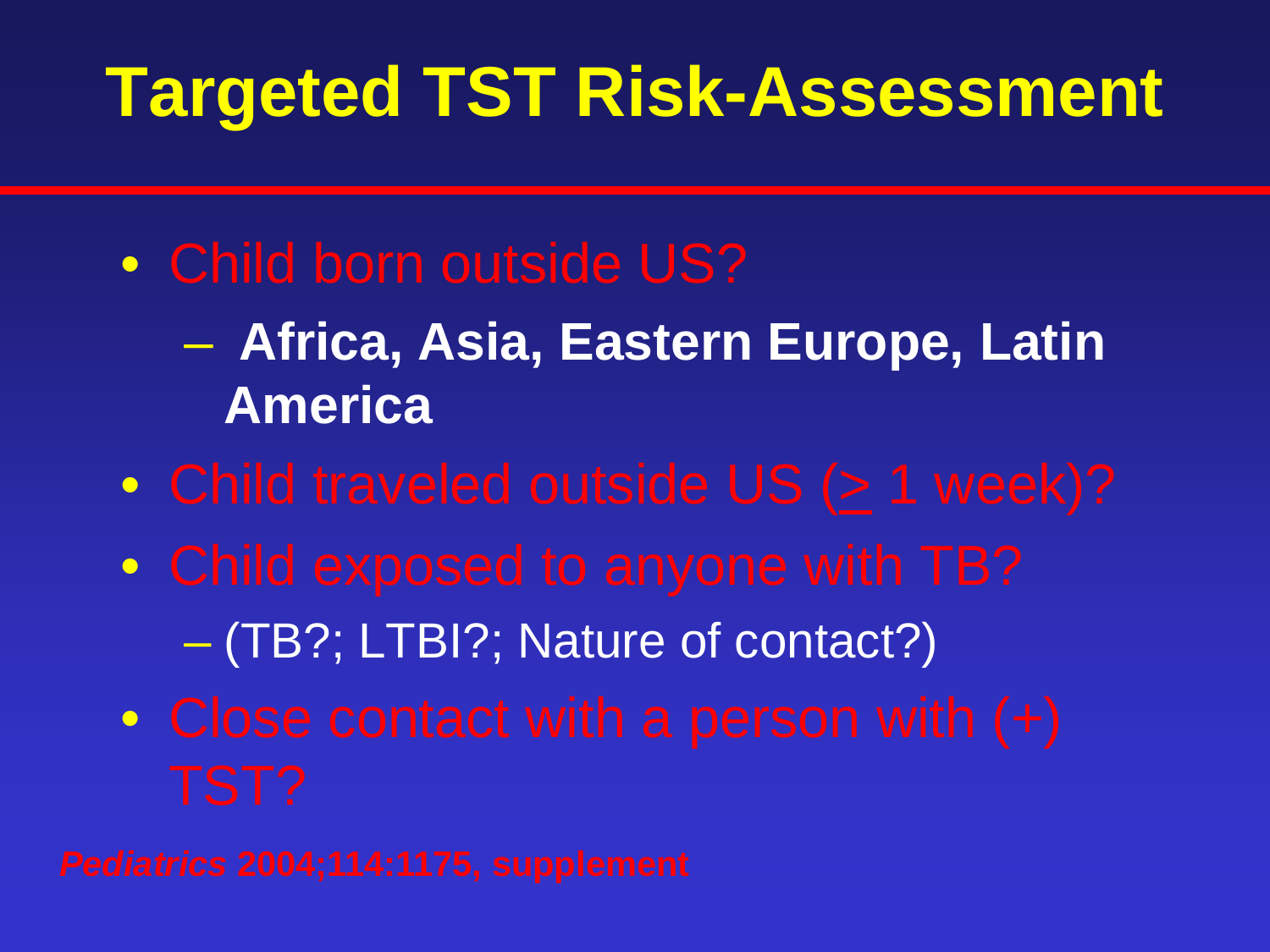### **Targeted TST Risk-Assessment**

- **Depending on local epidemiology other questions:**
	- **Does child spend time with anyone in jail, shelter, uses illegal drugs, or HIV (+)?**
	- **Has child had raw milk or unpasteurized cheese?**
	- **Any household member born outside US?**
	- **Any household member travel outside US?**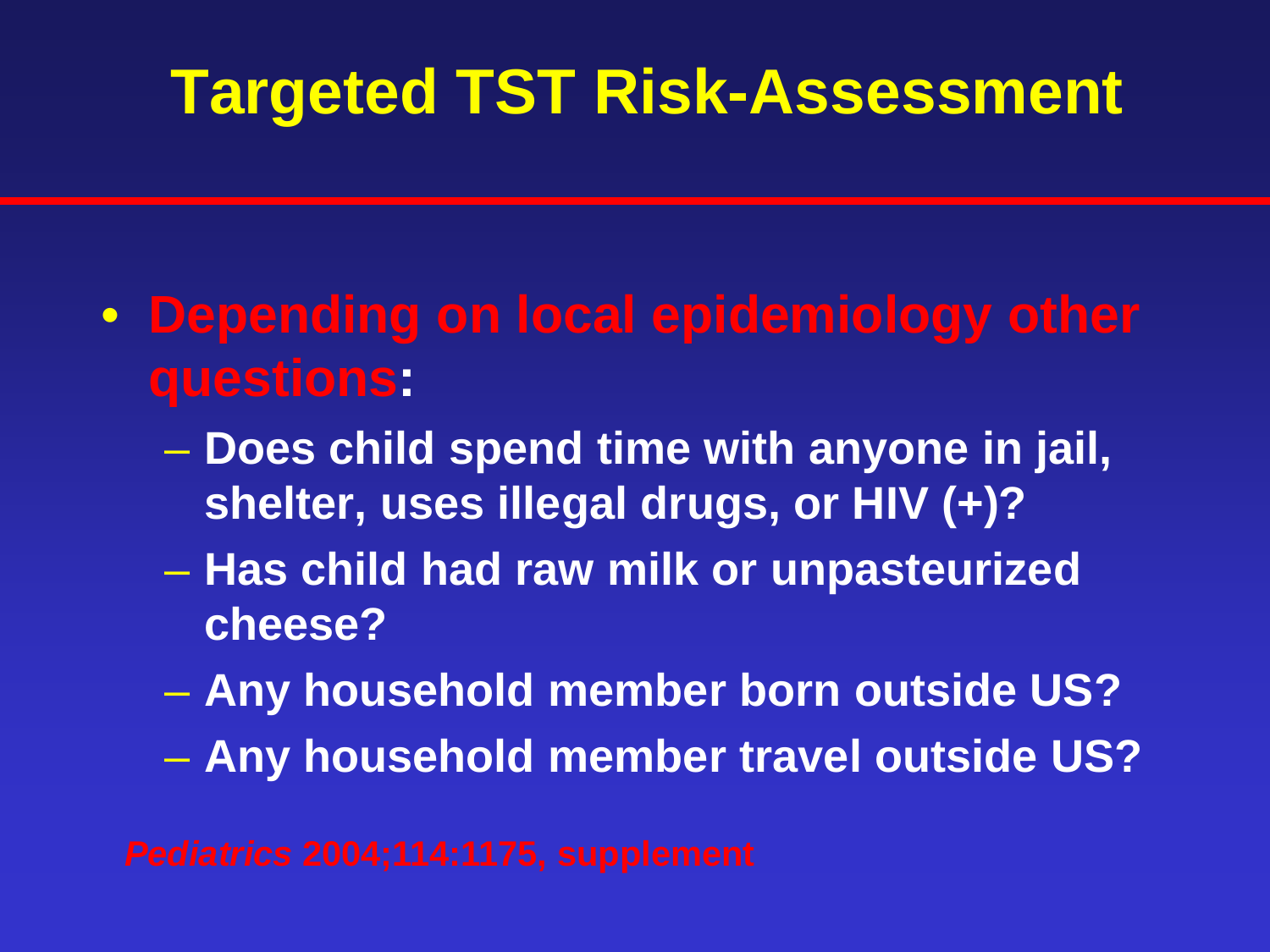- **Children who should have immediate TST:**
	- **Contacts of persons with confirmed / suspected TB (contact investigation)**
	- **Children with CXR or clinical findings suggesting TB**
	- **Children from endemic countries**
	- **Children with histories of travel to endemic countries / contact with persons from those countries**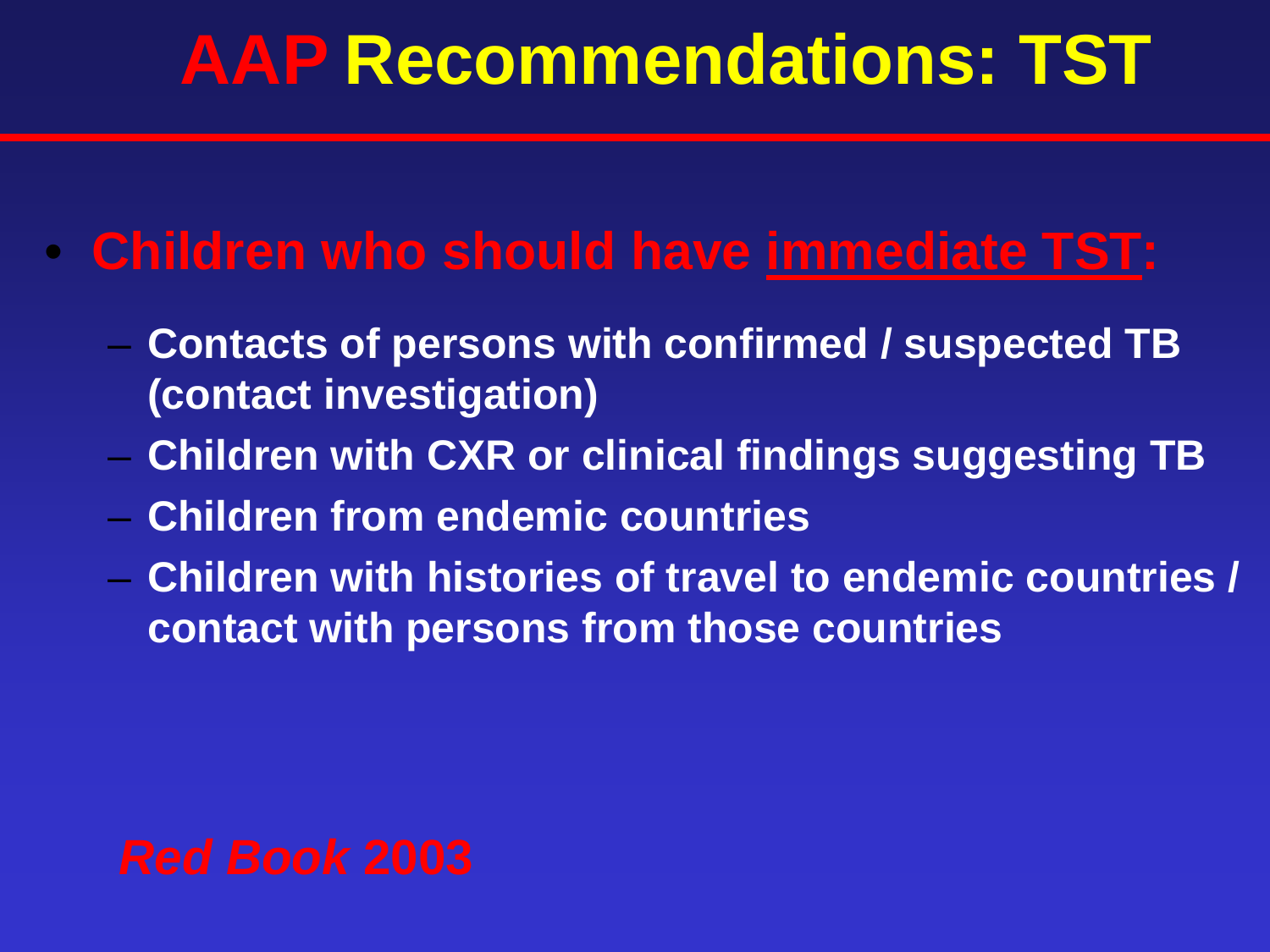#### • **Children who should have annual TST:**

– **HIV infection**

– **Incarcerated adolescents**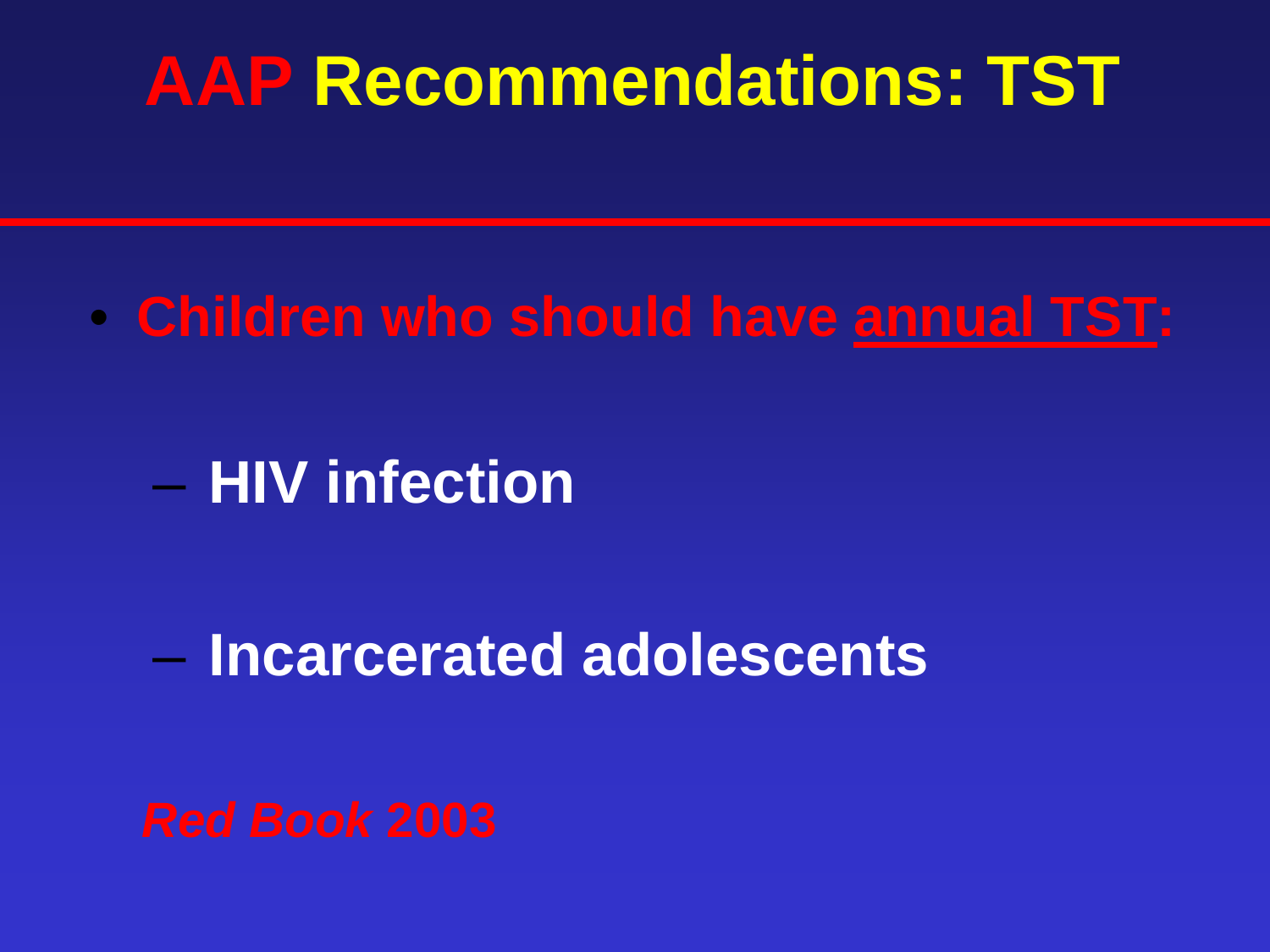#### • **Consider testing children every 2 - 3 years if:**

#### – **Exposed to:**

- **HIV-infected**
- **Homeless**
- **Residents of nursing homes**
- **Institutionalized / incarcerated persons**
- **Users of illicit drugs**
- **Migrant farm workers**

#### – **Foster children with exposure to adults in high risk groups**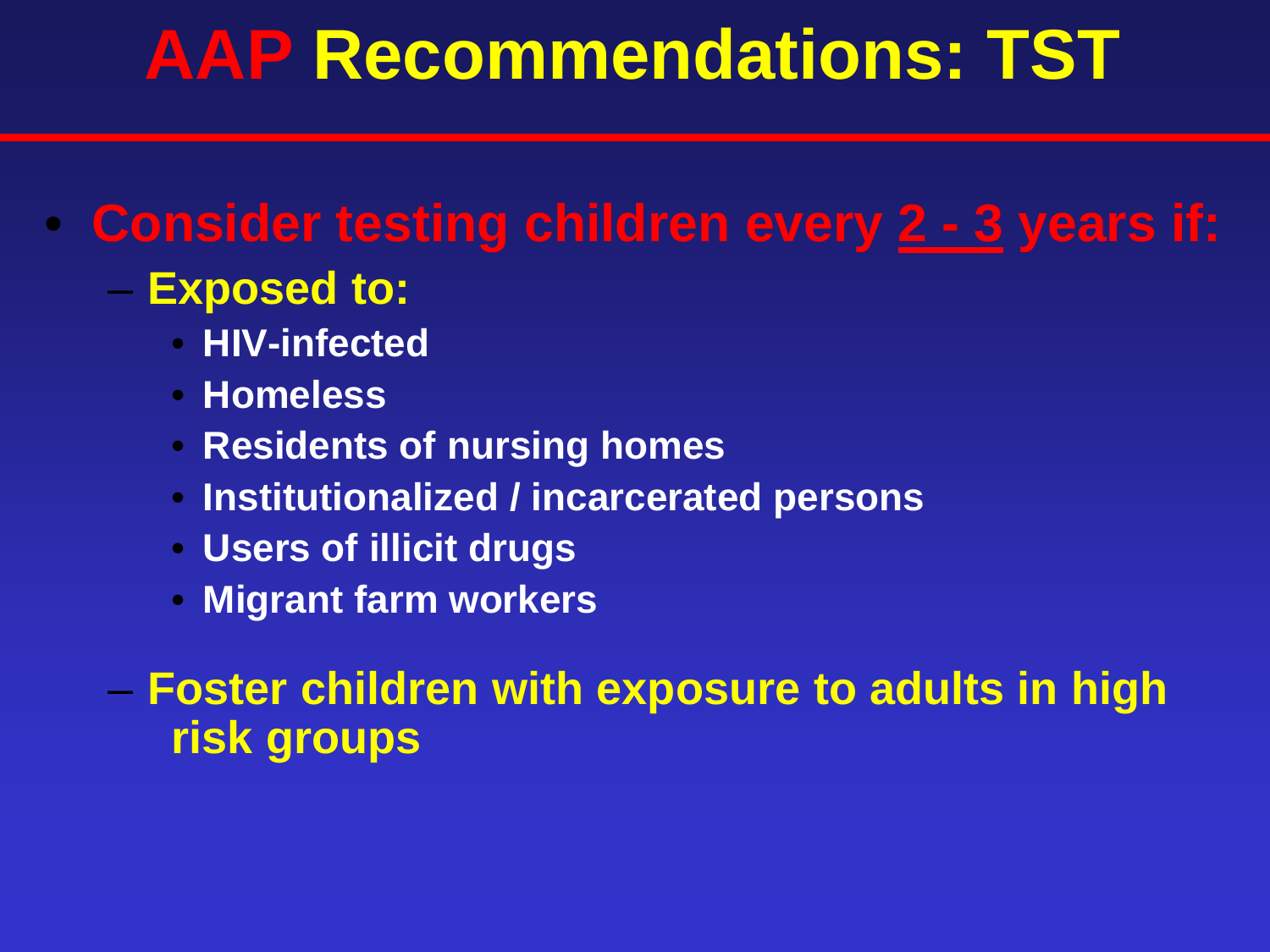- **Consider TST at 4-6 and 11-16 years of age if:**
	- **Parents immigrated (? TST status) from regions with high prevalence**
	- **Continued exposure by travel to or exposure to contacts from endemic areas (? TST status)**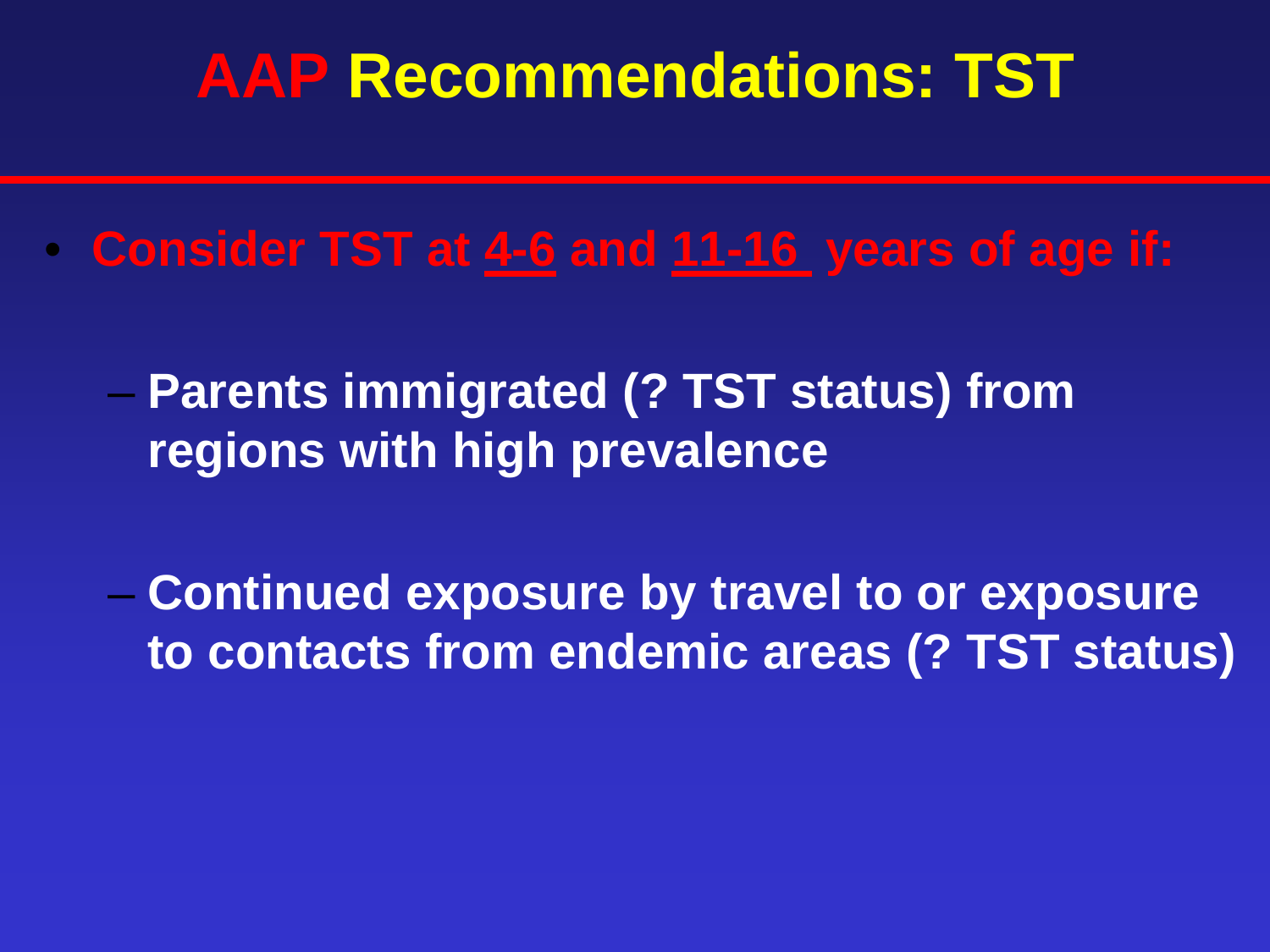### **Administering TST**

- **Inject intradermally 0.1 ml of 5 TU PPD tuberculin**
- **Wheal 6 mm – 10 mm diameter**
- **Placed & read by experienced health professionals**

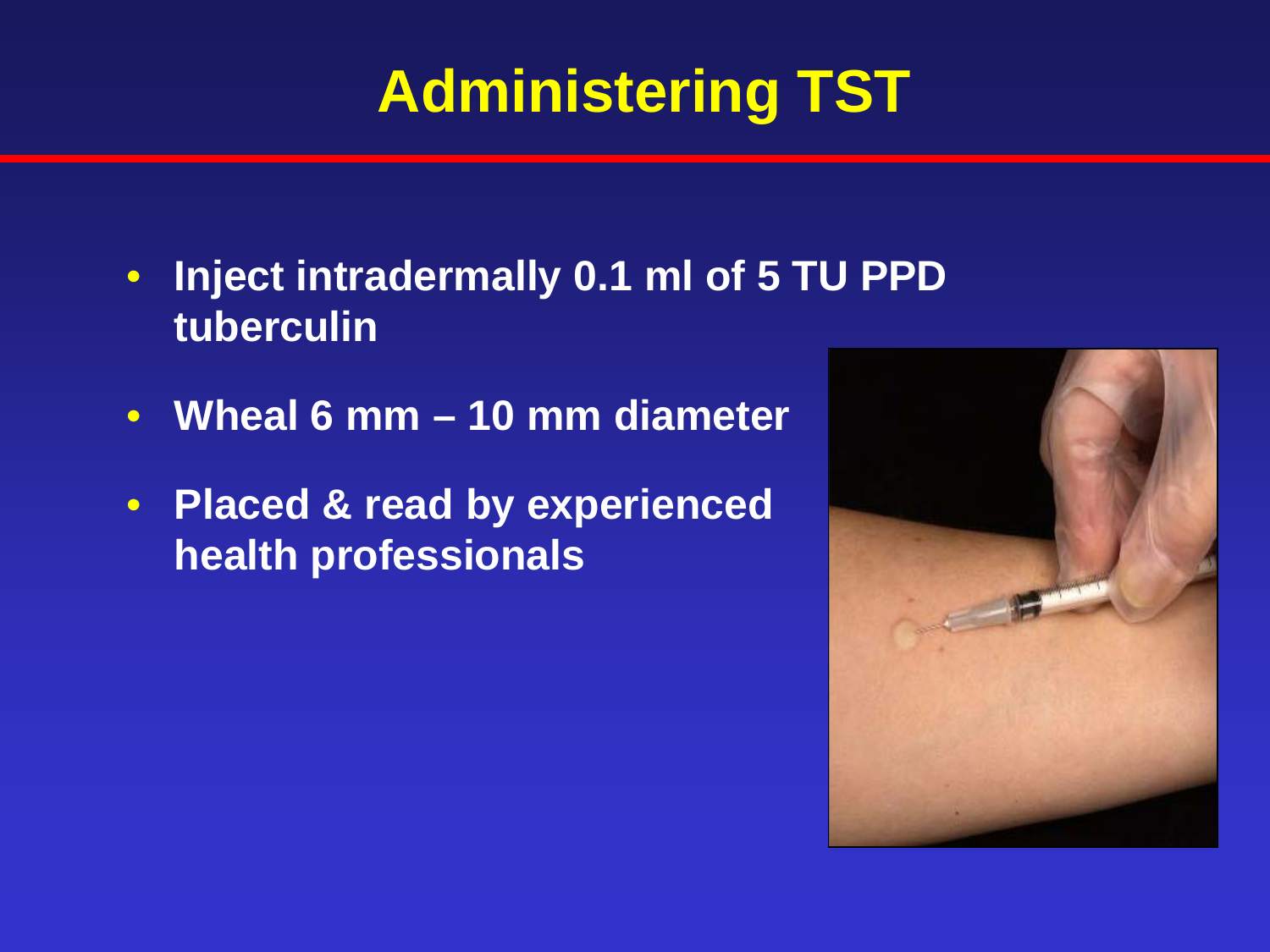### **Reading the TST**

- **Read reaction 48 - 72 hours after**
- **Measure only induration**
- **Record in millimeters**

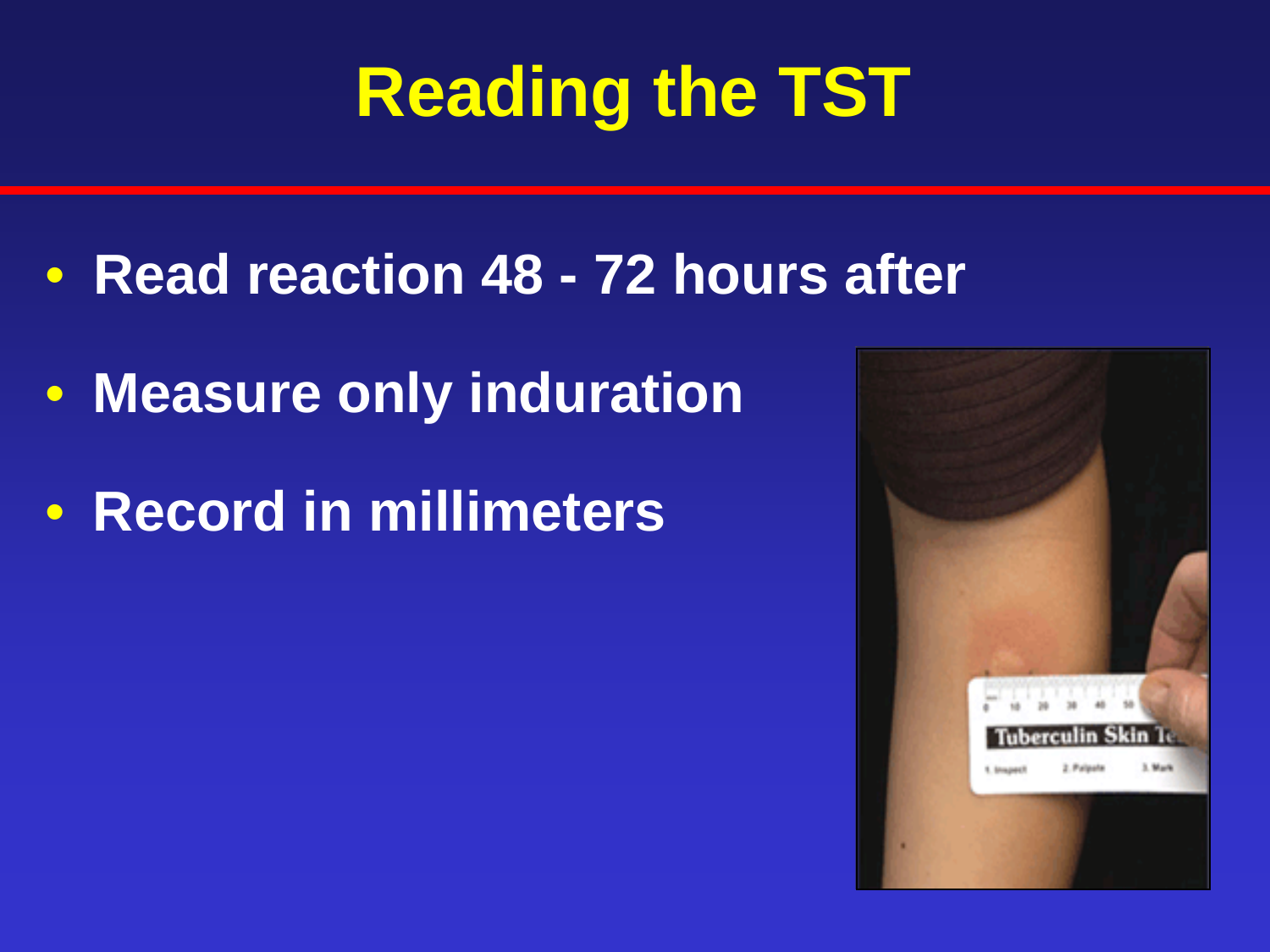#### **Parental Reading TST**

#### • **TST was placed; 37 children different families**

- **Parents were instructed verbally about:** 
	- **Importance**
	- **When & how to read induration**
		- **Written instructions**
		- **Date stamped on hands**
- **Site marked with marker & bracelet with reading date placed on child**
- **Results: 36 / 37 returned for reading** 
	- **Only 22% of families (8/36) able to both read & document TST results appropriately**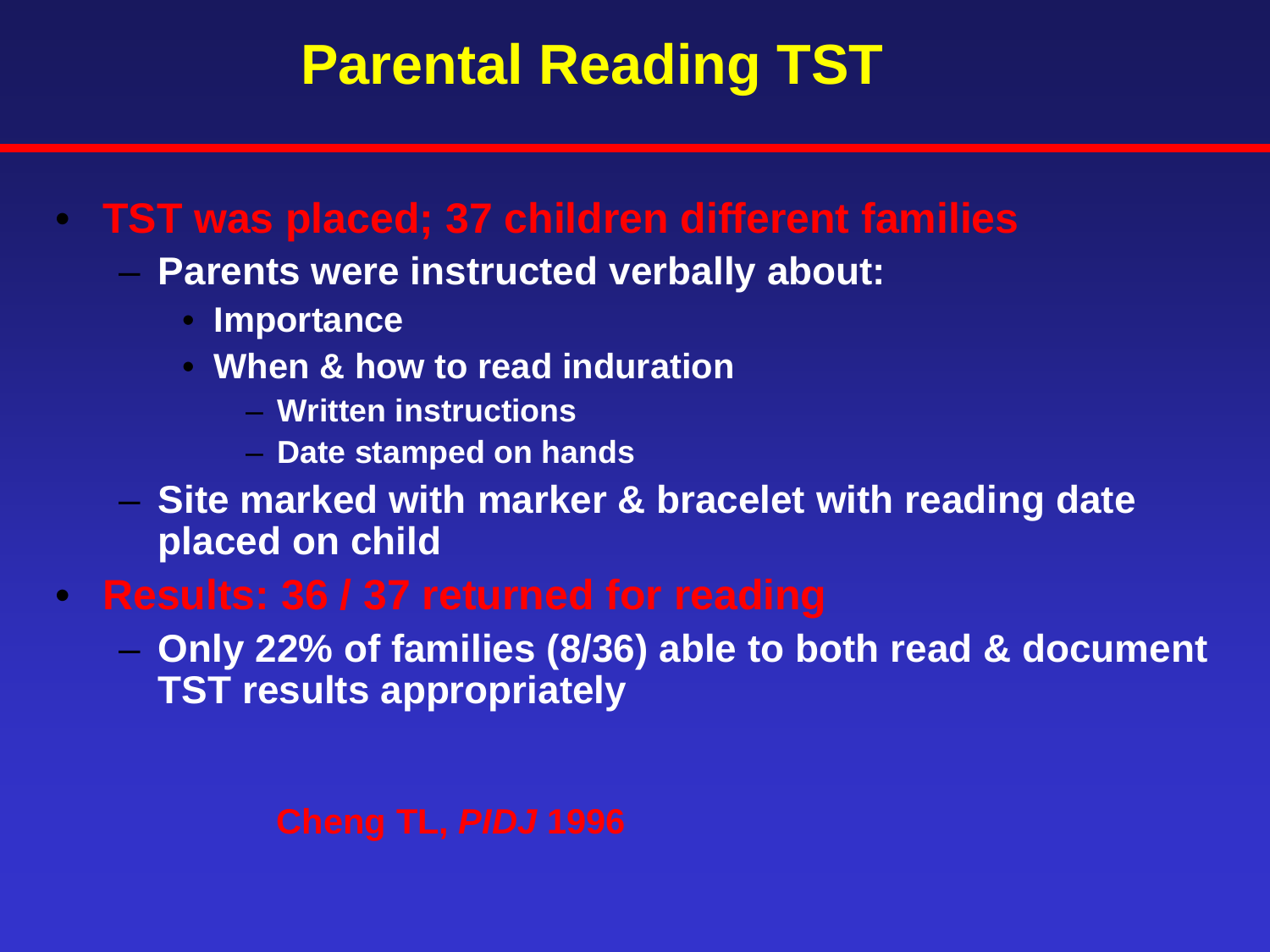

- **Most used test for** *M. tuberculosis* **infection in US**
- **Use recommended Mantoux method**
	- **Training materials available from CDC website: <http://www.cdc.gov/nchstp/tb/pubs/pem.htm>**
	- **Multipuncture (e.g., tine) tests not as reliable**
	- **Contact HD for additional TST resources**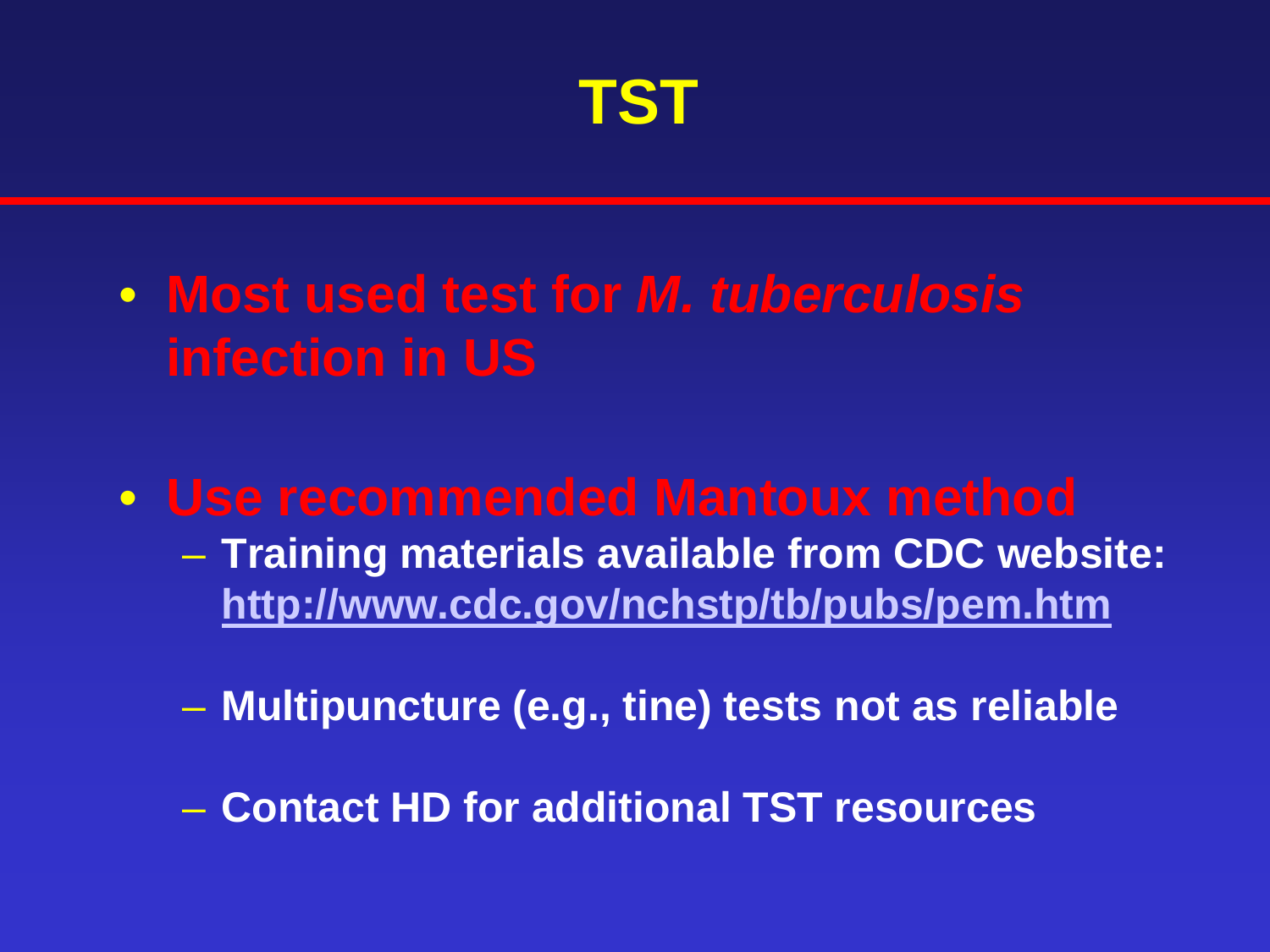### **Special Considerations in TST**

- **Anergy**
- **Antiretroviral therapy for HIV infection**
- **Pregnancy**
- **TST boosting**
- **Use of two-step TST**
- **BCG vaccination**
- **Differences in PPD preparations**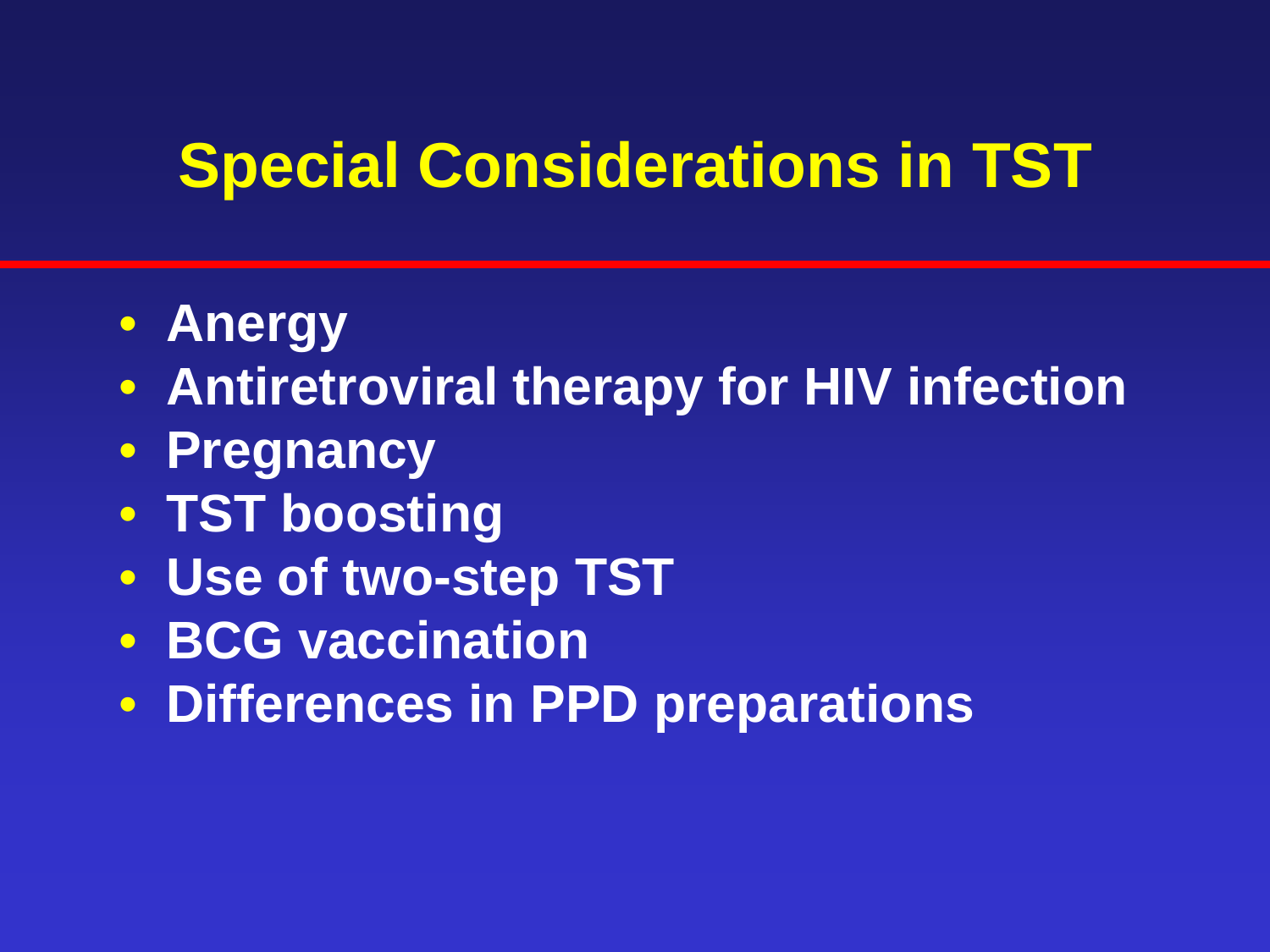#### **Different PPD Preparations**

- **Two PPD preparations available in U.S.** – **APLISOL®** – **Tubersol®**
- **Compared to U.S. standard, no differences\***

**\* Villarino ME, Burman W, Wang YC, Lundergan L, Catanzaro A, Bock N, Jones C, Nolan C. Comparable specificity of 2 commercial tuberculin reagents in persons at low risk for tuberculosis infection. JAMA 1999:281(2):169-71.**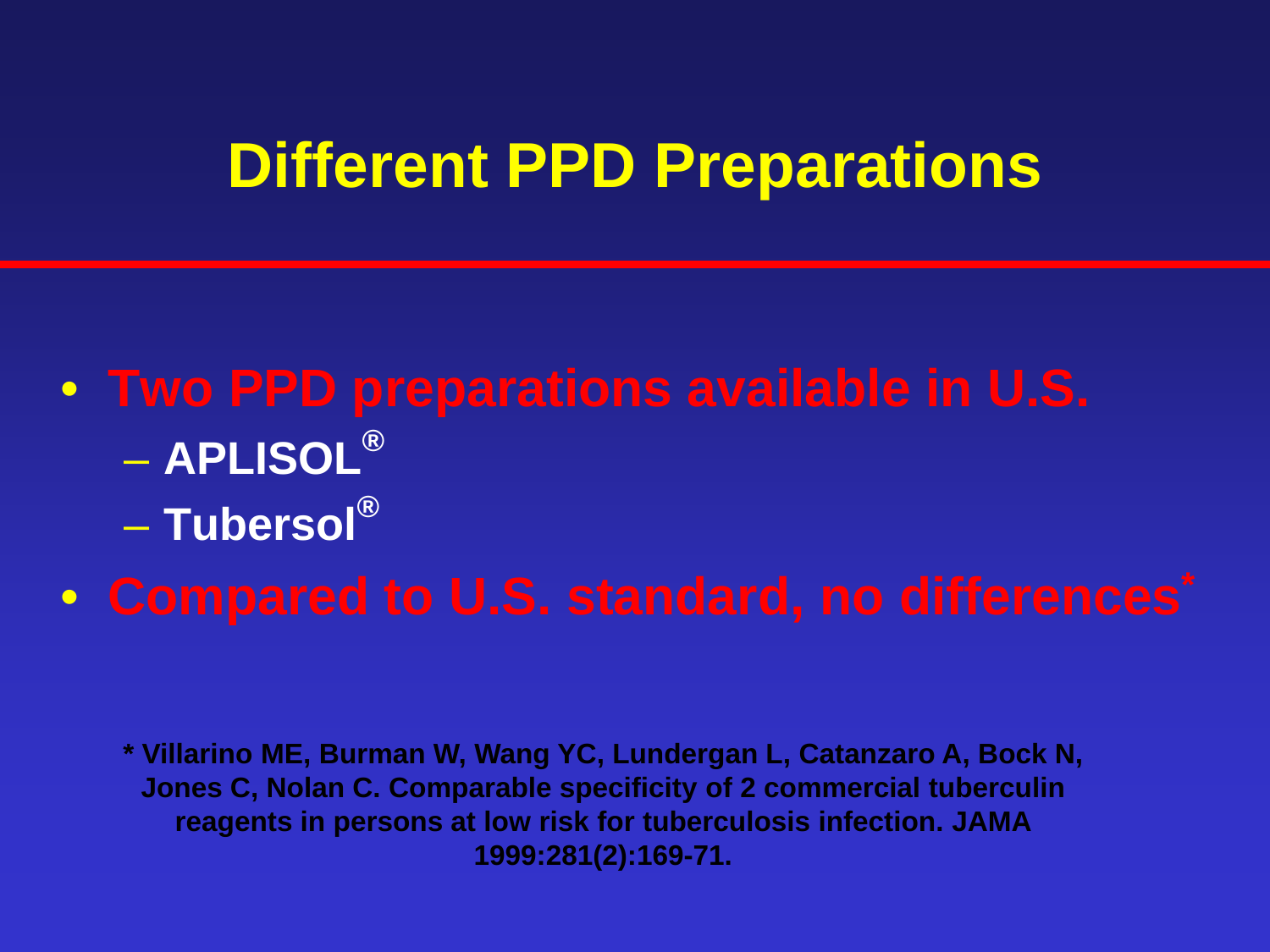### **(+) TST in Children: Definitions**

- **Takes into account:**
	- **Risk of infection (exposure)** – **Risk of progression to disease**
		- • **Immune status**
		- • **Age**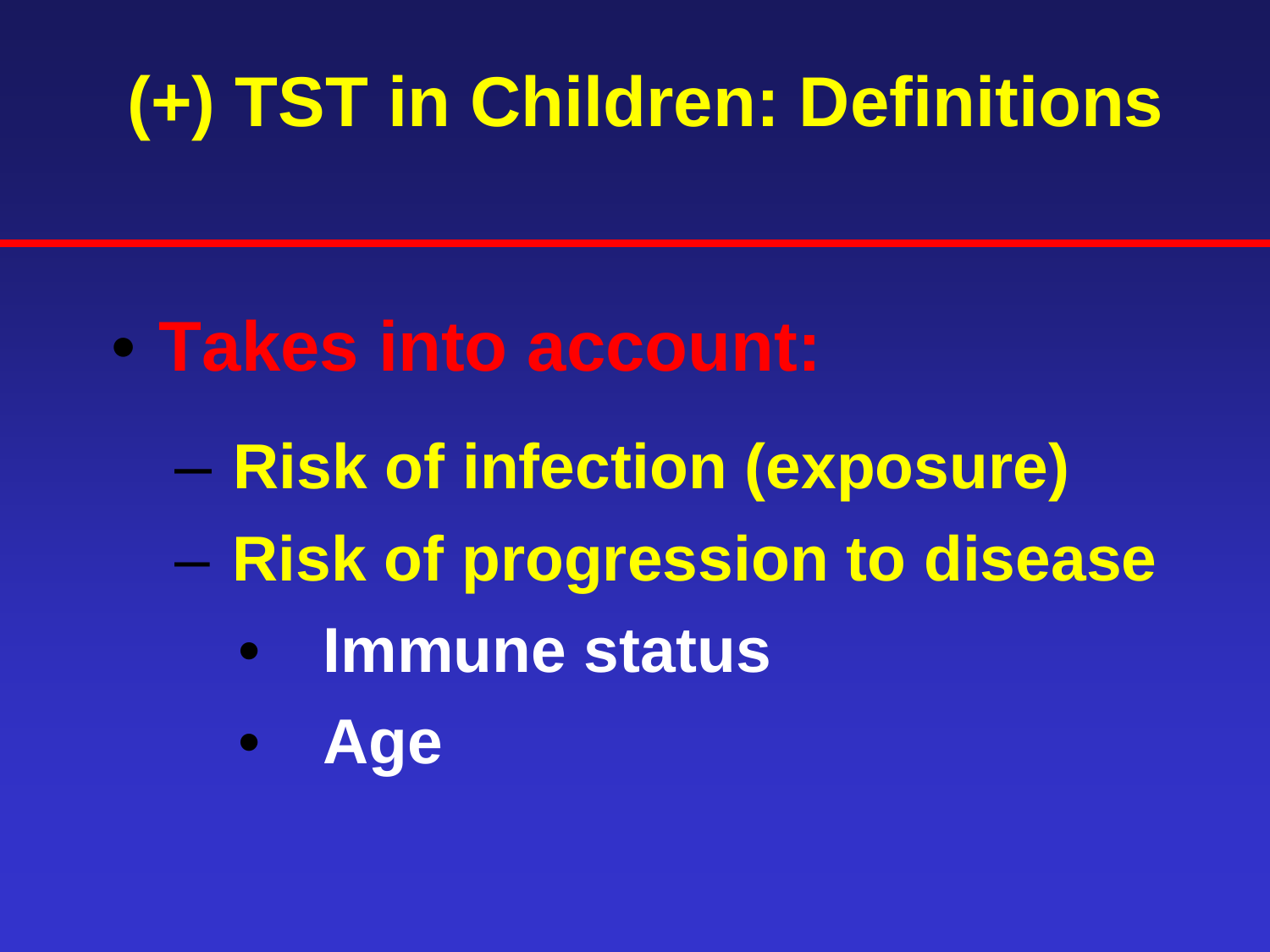### **Positive TST Results: Infants, Children, & Adolescents**

#### • **TST** (+) if  $\geq$  5 mm induration when:

- **Close contact with known / suspected contagious cases TB**
- **Suspected TB disease:**
	- **CXR consistent with active / previously active TB**
	- **Clinical evidence TB**
- **Immunosuppressive therapy**
- **Immunosuppressive conditions**
- **HIV infection**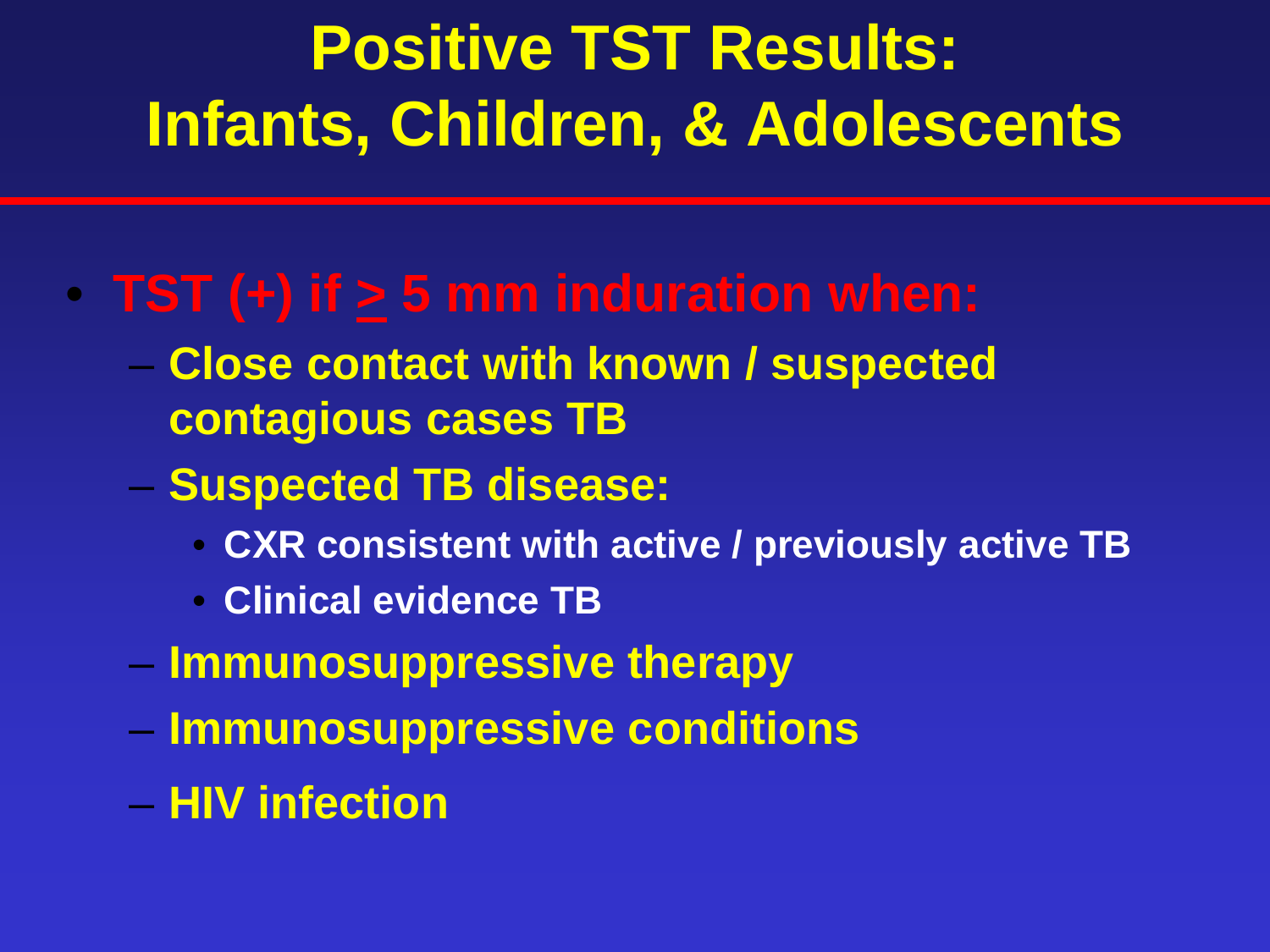### **Positive TST Results: Infants, Children, & Adolescents**

#### • **TST (+) if > 10 mm induration in children when:**

- **Increased risk of disseminated disease:**
	- **Young age (< 4 y/o)**
	- **Certain medical conditions (Hodgkin disease, lymphoma, diabetes mellitus, chronic renal failure, malnutrition)**
- **Increased exposure to TB**
	- **Born / parents born or travel to high-prevalence regions**
	- **Frequently exposed to high-risk adults (HIV, homeless, illicit drug users, nursing homes residents, incarcerated/ institutionalized, migrant farm workers)**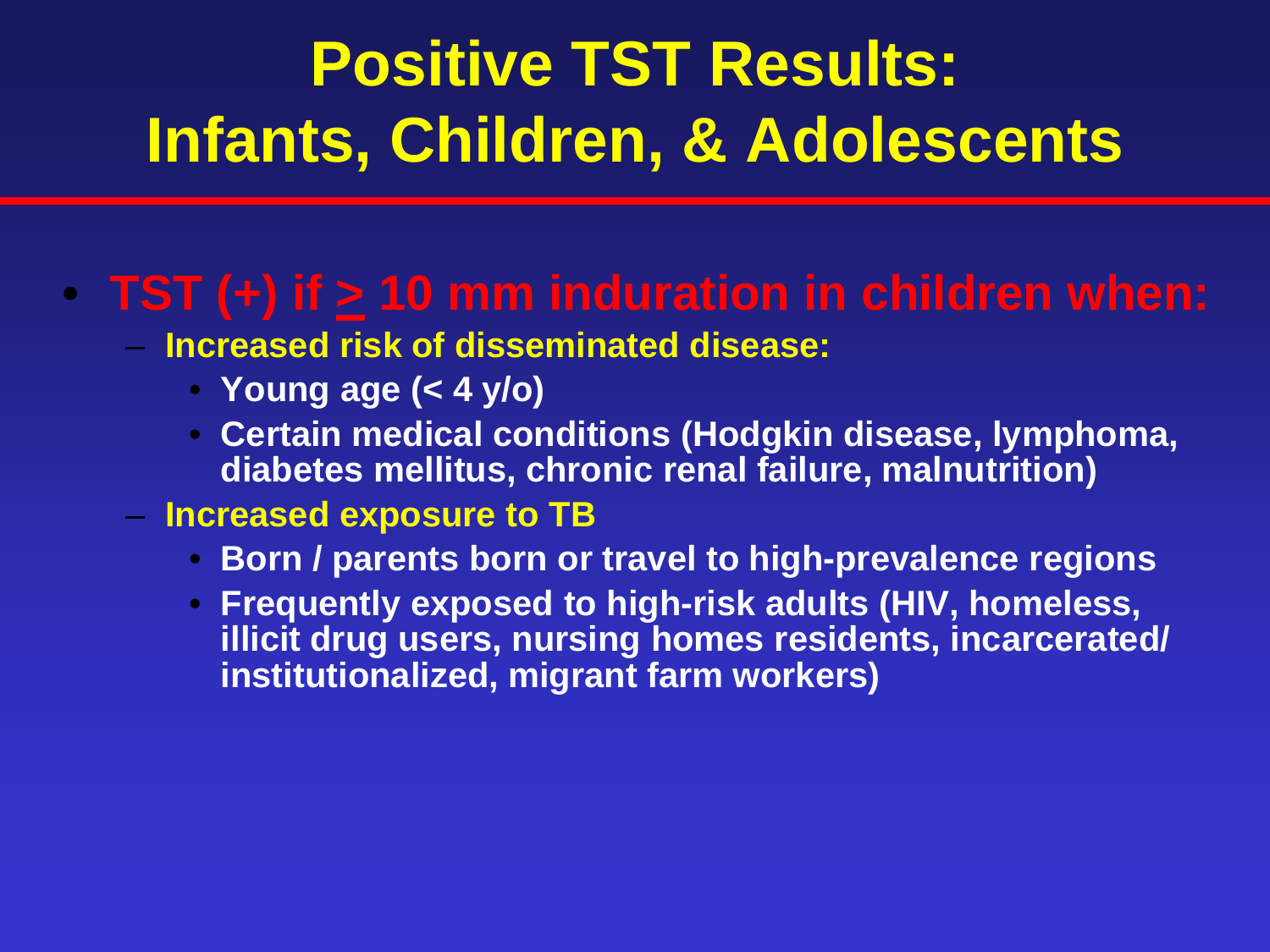### **Positive TST Results: Infants, Children, and Adolescents**

- **TST considered (+) when > 15 mm induration**
- I**f TST ≥ 15 mm [even up to 7 days after placement, considered (+)]**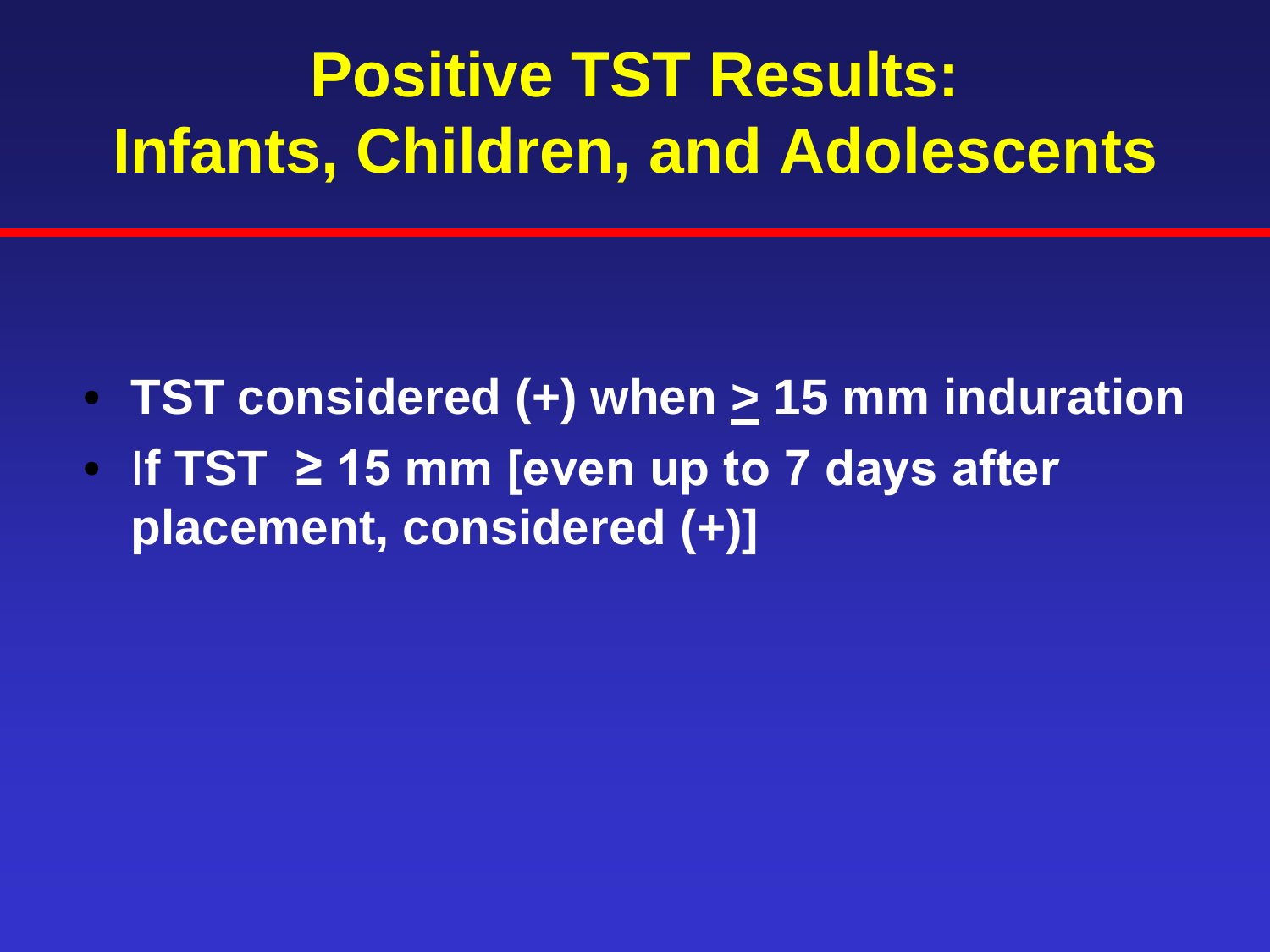### **Interpreting TST Result**

• **Probability of (+) TST accuracy depends on**  *M. tuberculosis* **prevalence in community**

**low prevalence = low probability of accuracy**

**high prevalence = high probability of accuracy**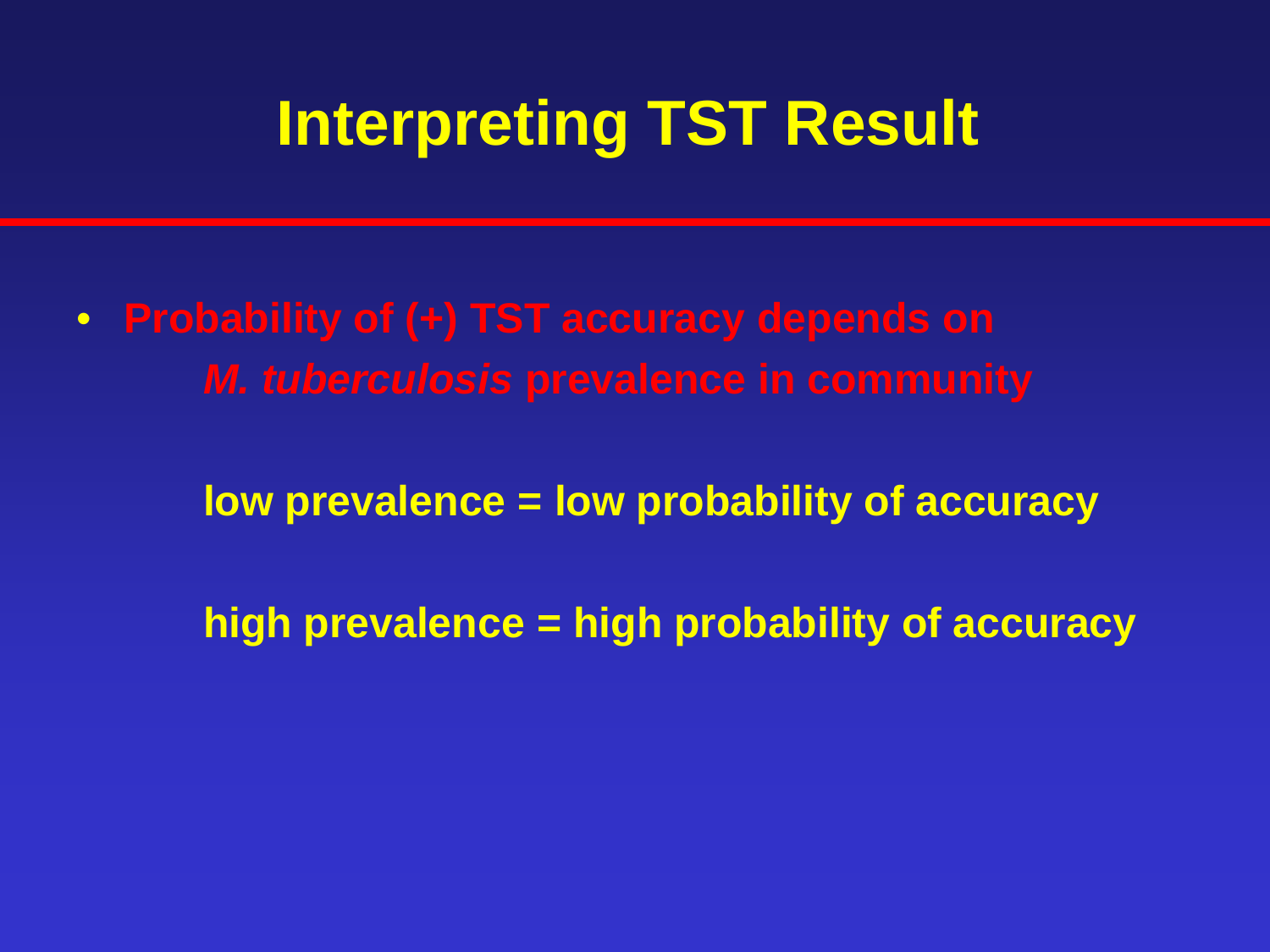### **Interpreting TST Result**

#### **Cut points depend on:**

- • **Patient's risk for having LTBI**
- • **Size of induration**

| $\geq$ 5 mm   highest risk                |
|-------------------------------------------|
| $\geq$ 10 mm other risk factors           |
| $\geq$ 15 mm $\mid$ no known risk factors |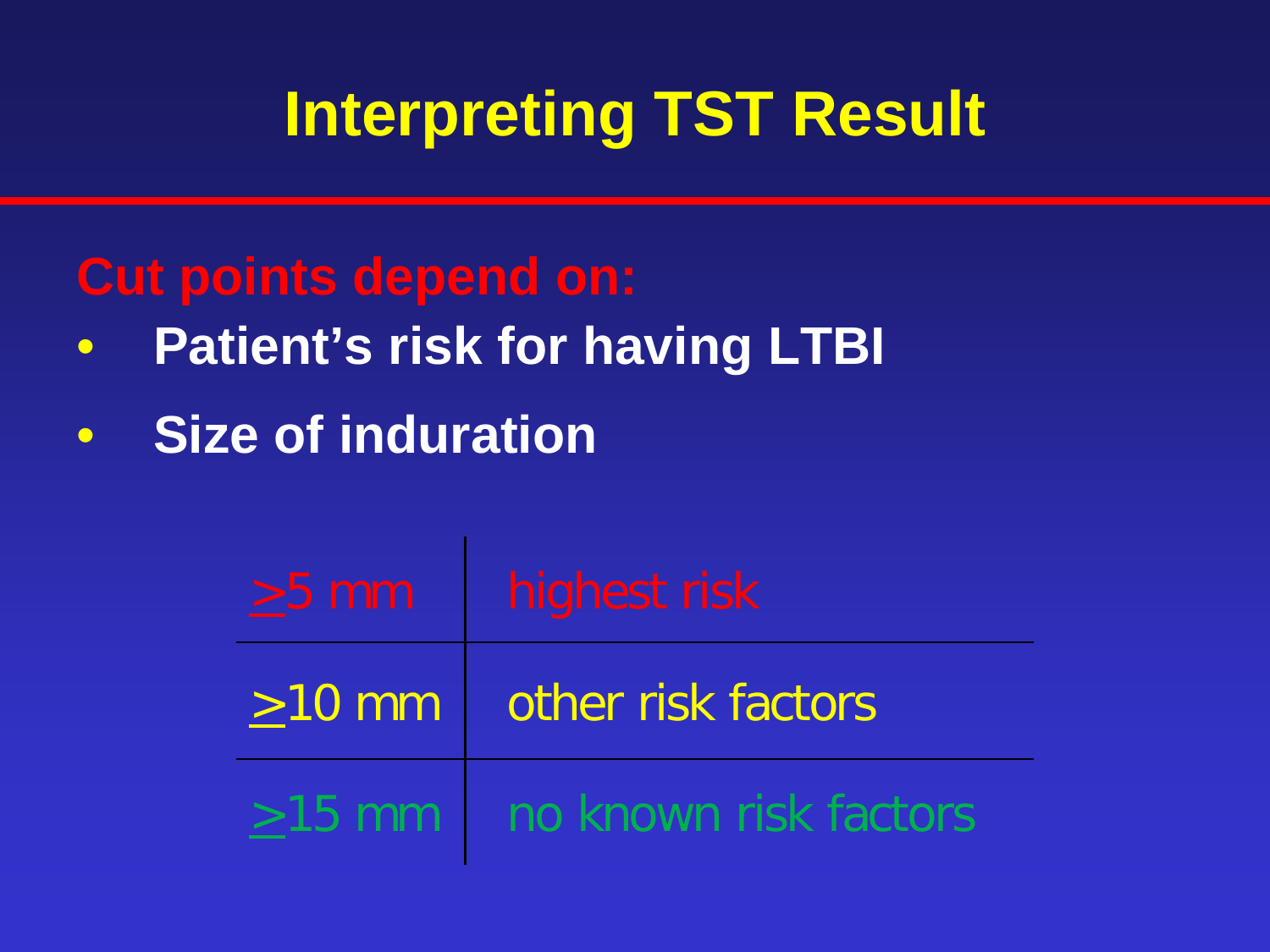### **Evaluating Child with (+) TST**

- **Evaluation of children with (+) TST:**
	- – **Careful history**
	- – **Household investigation**
	- – **Physical exam**
	- – **CXRs (PA & lateral)**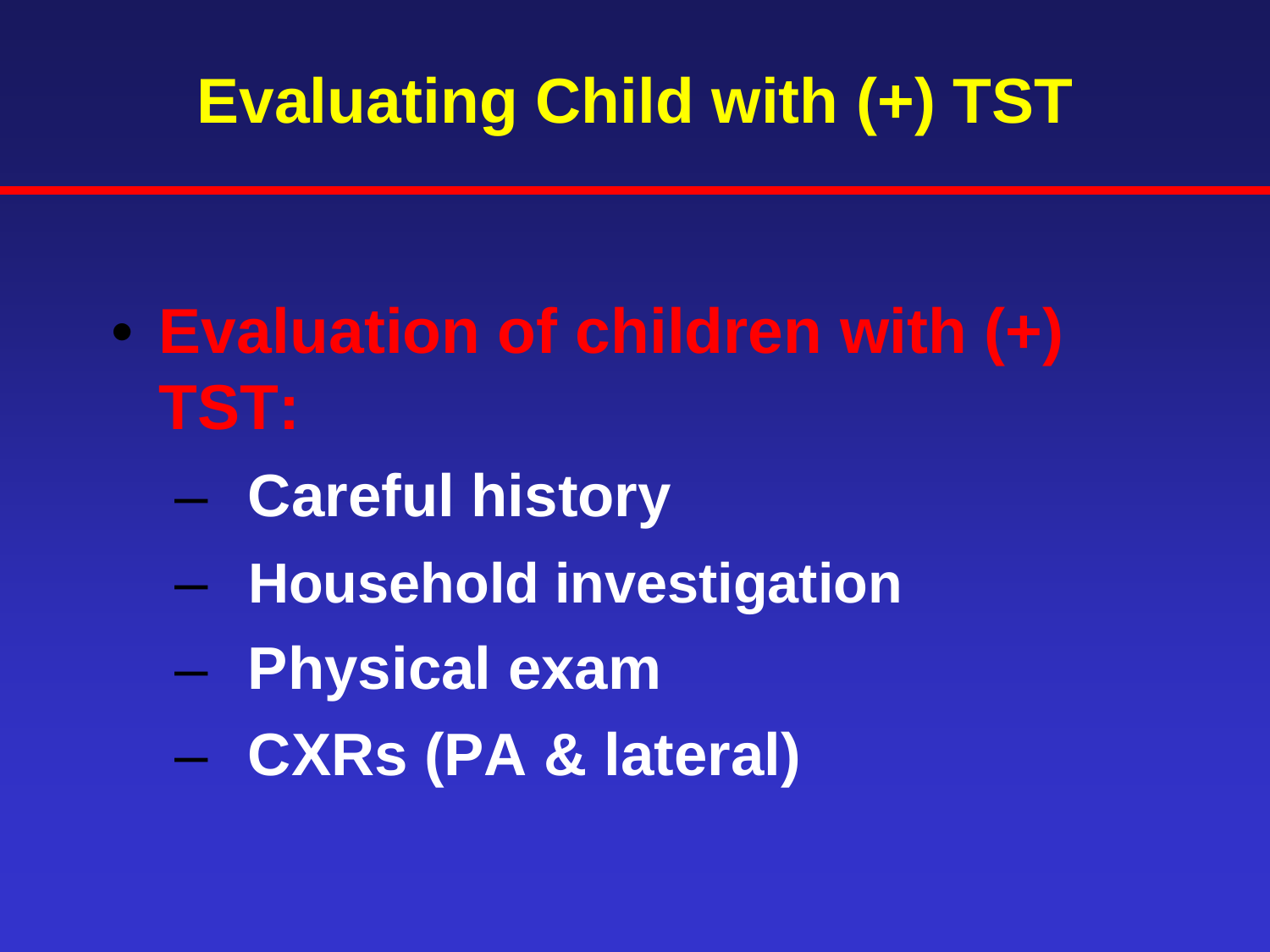#### **Treatment LTBI in Children**

- **INH 10 mg/kg (max: 300 mg) po qDay x 270 doses**
- **Alternative: Twice weekly directly observed (DOT) INH 20 - 40 mg/kg (max: 900 mg) po x 72 doses**
- **Monitor index case isolate sensitivities**
- **Hepatotoxicity from INH is rare in children:**
	- **Monthly assessment for clinical evidence: decreased appetite or weight, nausea, vomiting, abdominal pain, jaundice**
	- **Routine LFTs NOT indicated**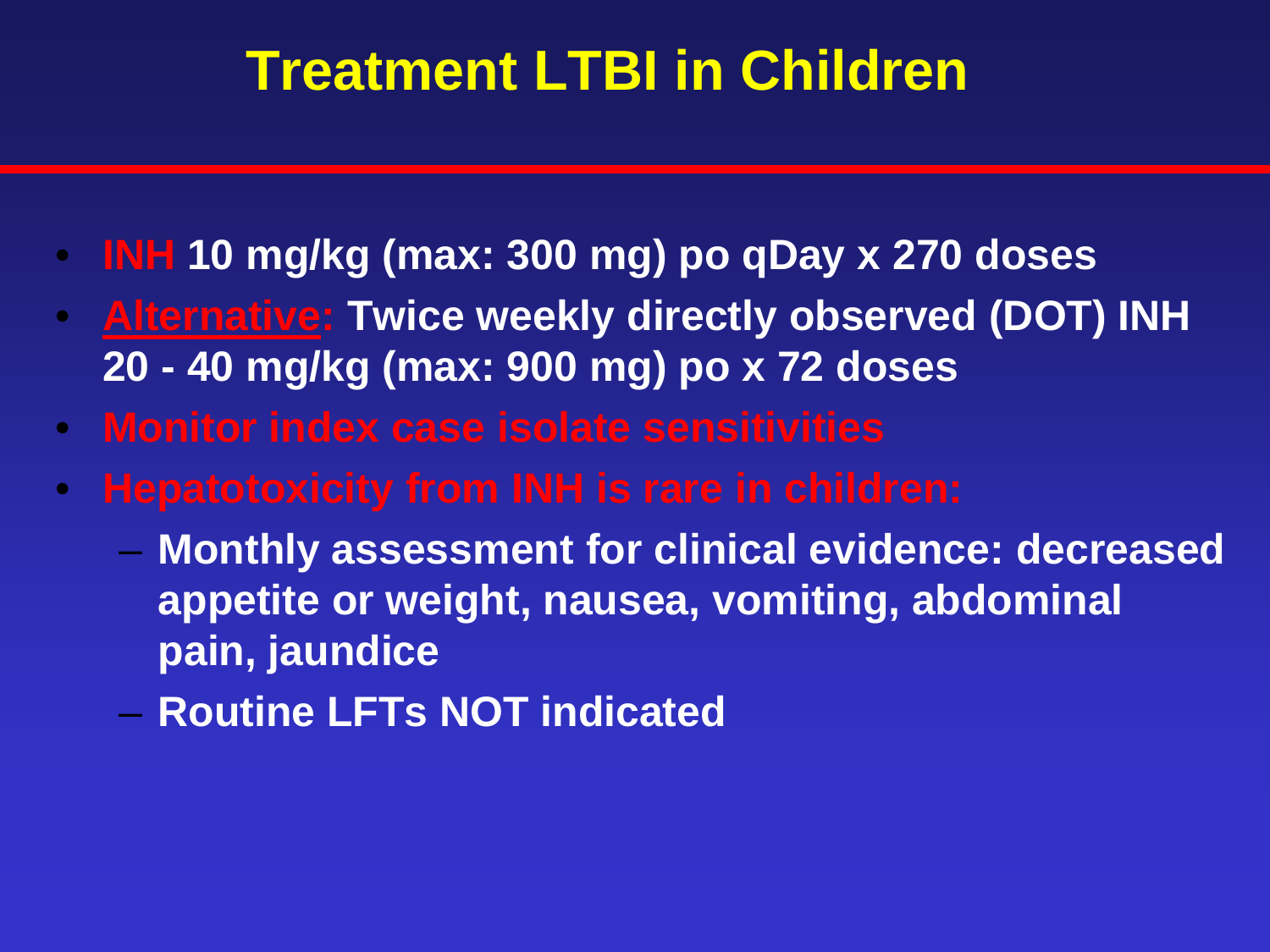## **TB Control in US**

#### • **Contact Investigations**

 **"The most reliable TB control program is based upon aggressive & expedient contact investigations, rather than routine screening of large populations with low risk."**

 **Complex, requires experience, & lots of work.**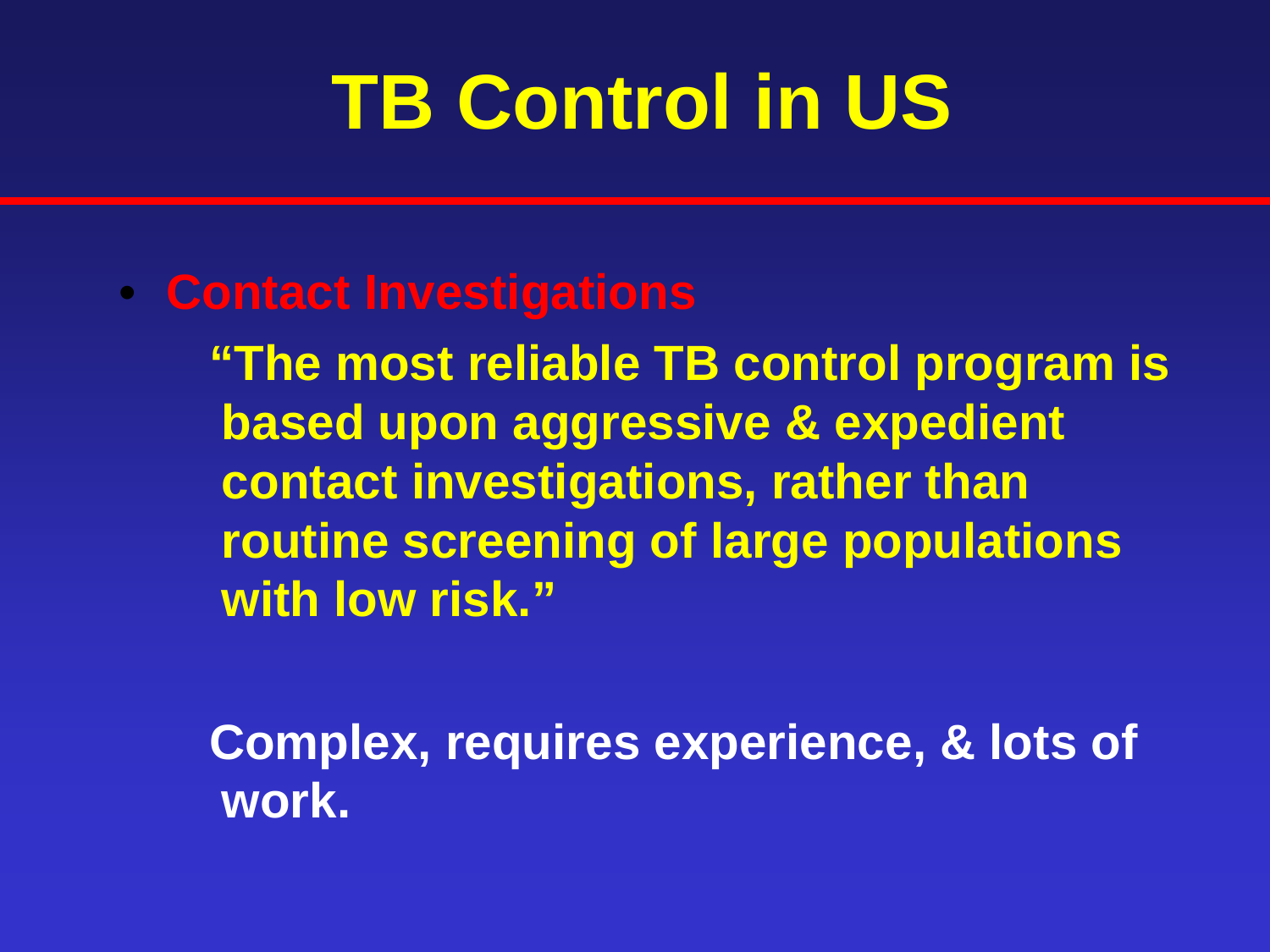### **Work-up Exposure in Children**

- **History, physical exam, TST, CXR**
- **Ok if > 4 y/o and:**
	- **Asymptomatic with normal physical exam**
	- **TST is neg**
	- **Chest X-ray normal**
- **But if < 4 yo, start:**

**INH 10 mg/kg (max., 300 mg) po qDay**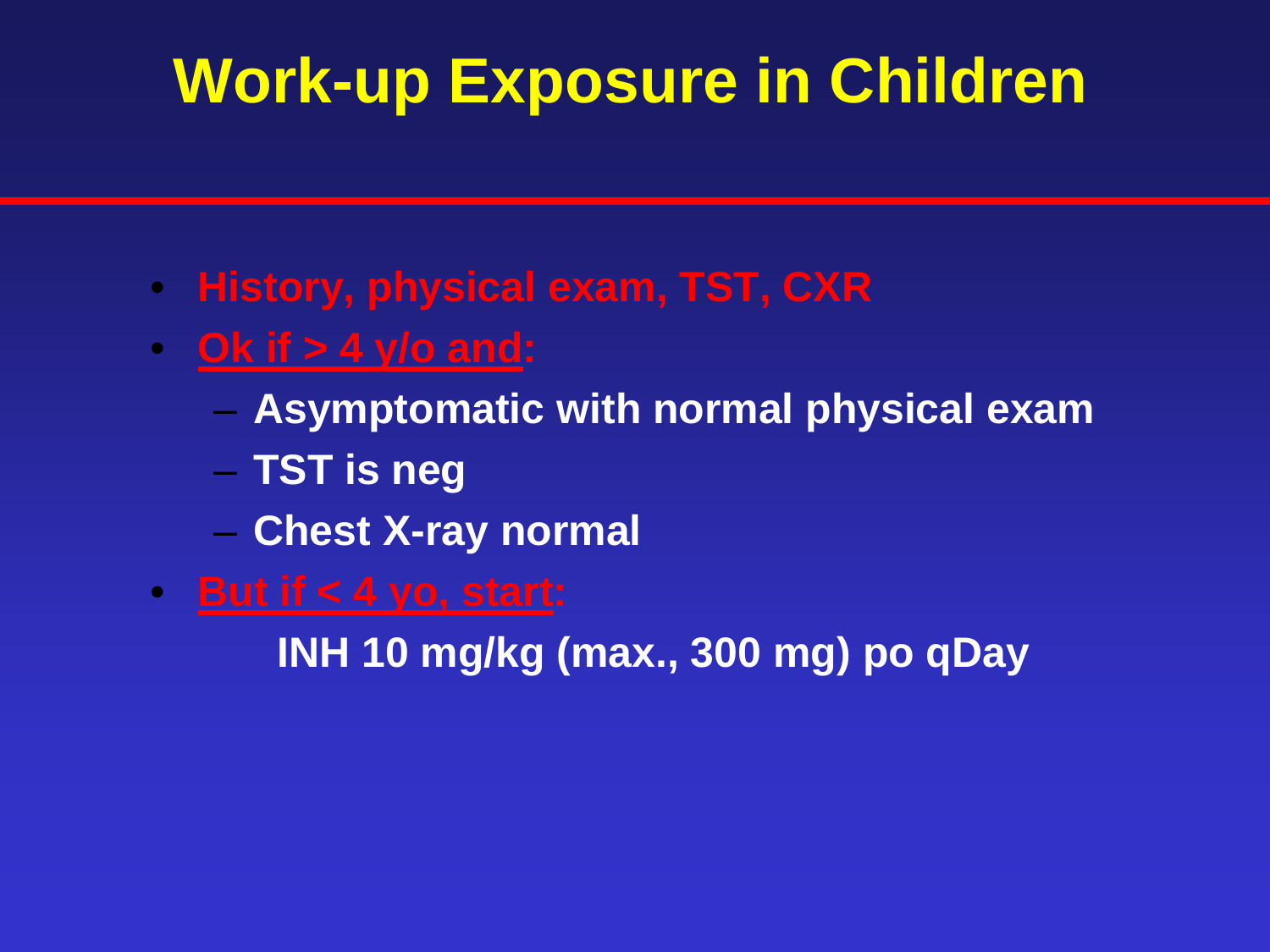### **TB Exposure in Children**

- **Why INH if no evidence infection at initial visit?:**
	- **May already be infected**
	- **Infection more likely to progress to disease**
	- **Infants & younger children are more likely to have disseminated disease (or meningitis)**
- **Repeat TST 12 wks after contact broken:**
	- **If TST (-), d/c INH**
	- **If TST (+), re-evaluate child & treat accordingly**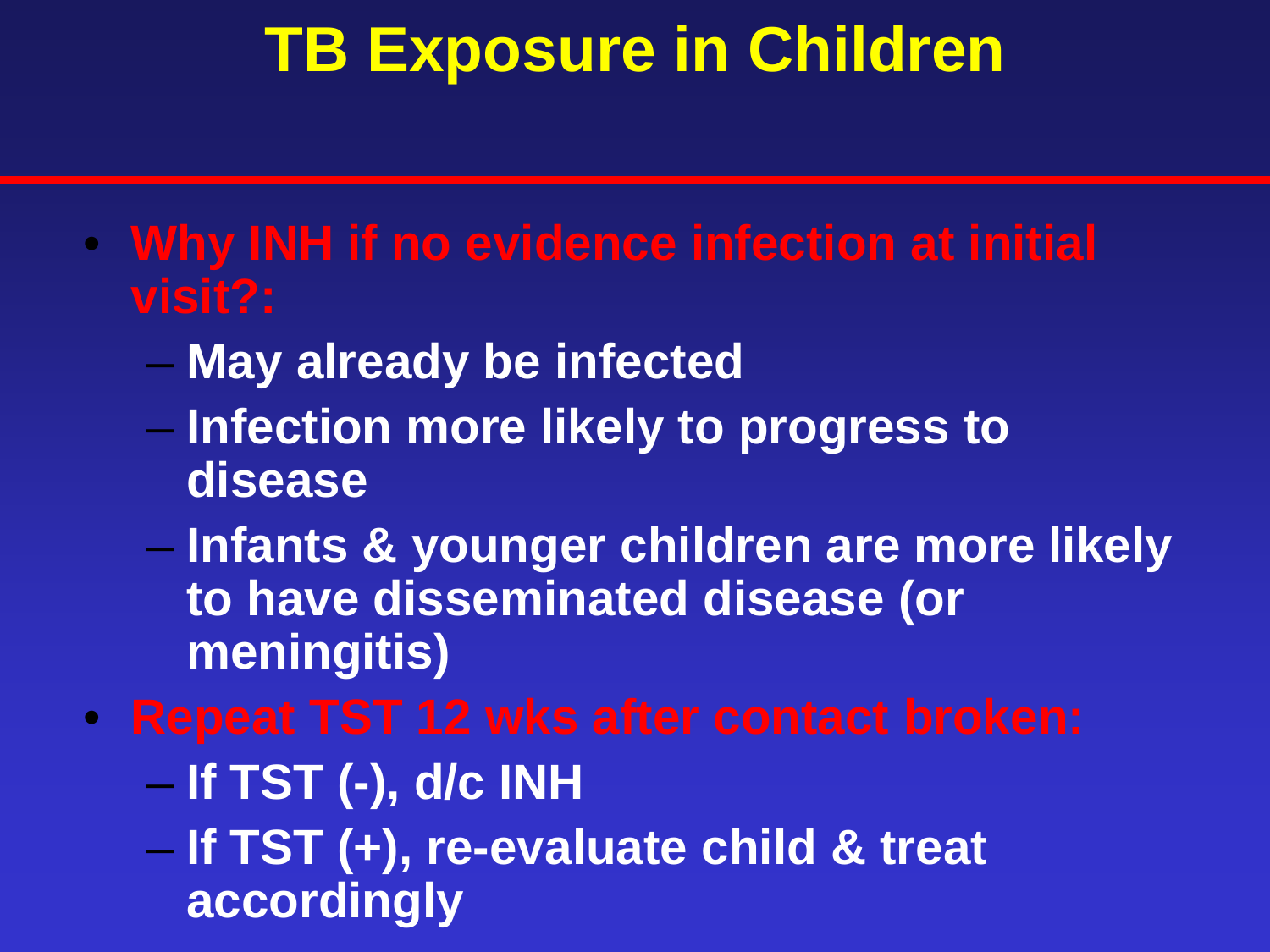### **Missed Opportunities**

- **Failure to find & manage source cases**
- **Delay in reporting initial dx**
- **Contact interview failure**
- **Delay in evaluating exposed children**
- **Failure to completely evaluate exposed children**
- **Failure to maintain surveillance**
- **LTBI diagnosed; Rx not prescribed**
- **Failure to complete treatment for LTBI (adherence)**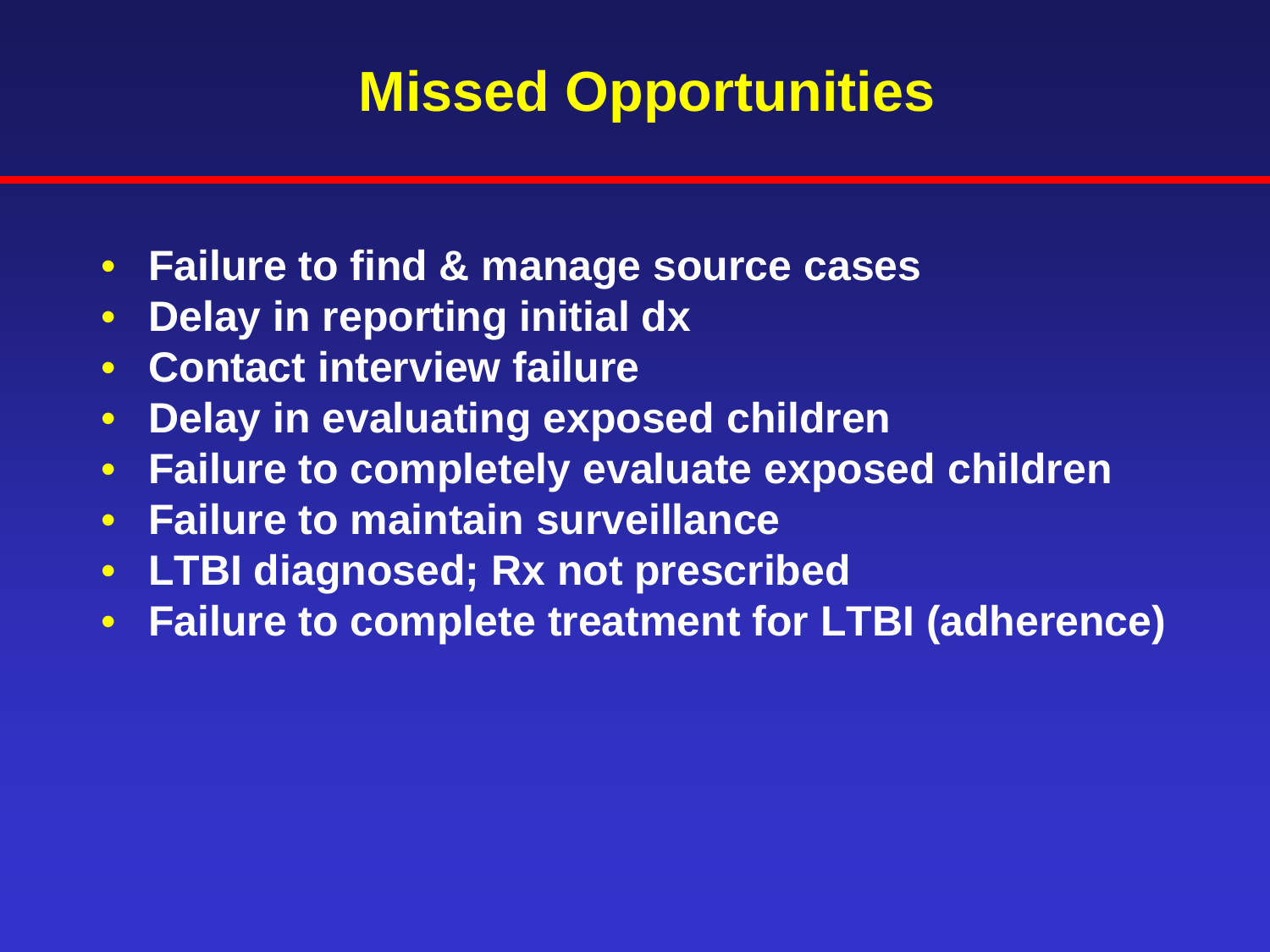### **Importance of Pediatric Radiologic Expertise**

#### • **Many pitfalls:**

- **Occasional poor quality films**
- **Repeat CXR at the same institution, may not address the questions on initial films**
- **Negative CXRs read positive**
- **Positive CXRs read as normal**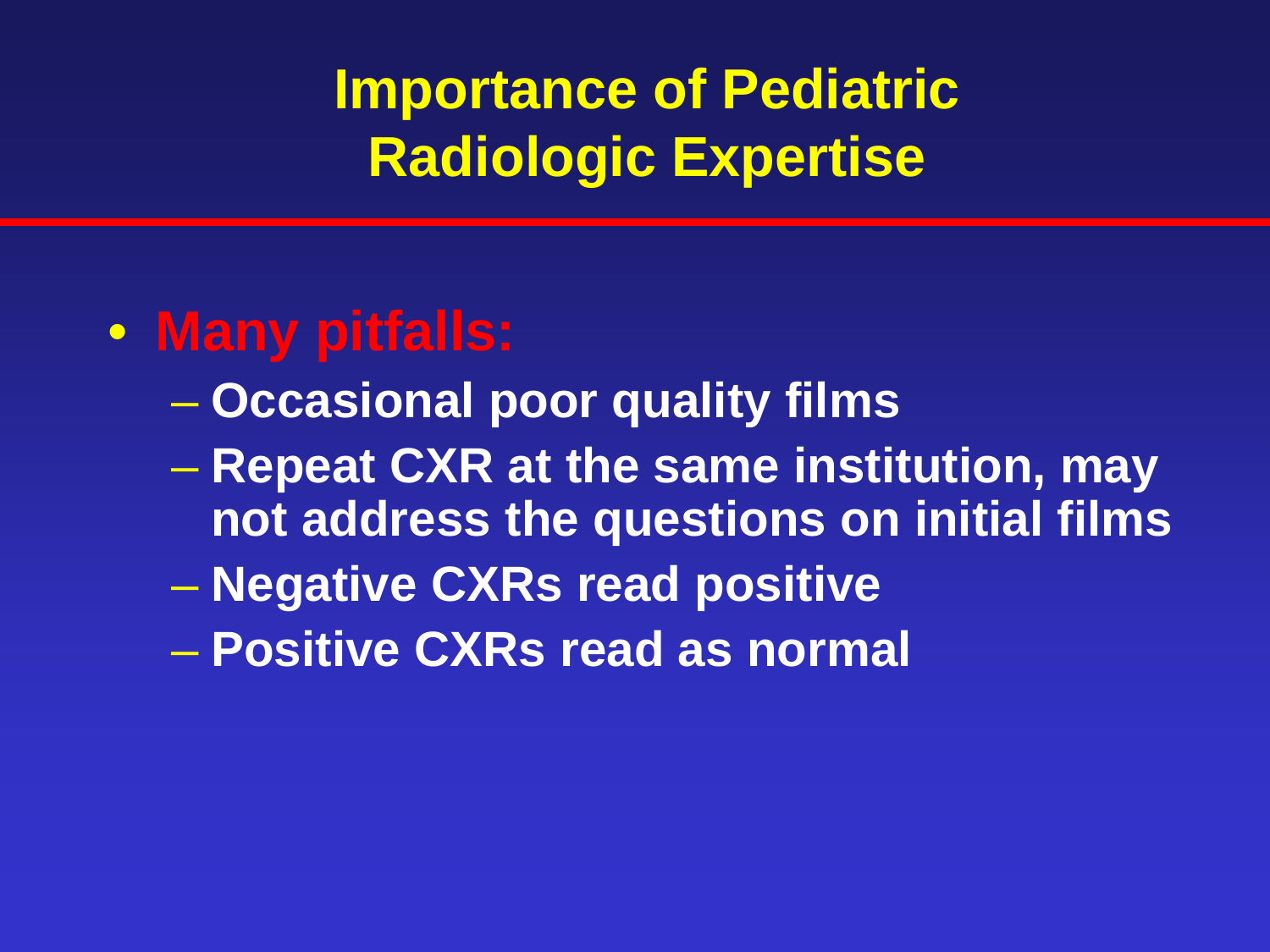## **BCG Vaccine & TST**

- **Hx of BCG is NEVER contraindication to TST**
- **Can't distinguish + TSTs of BCG from infection with** *M. tuberculosis*
- **Therefore, management of children with a history of** 
	- **History**
	- **CXR**
	- **Appropriate Rx**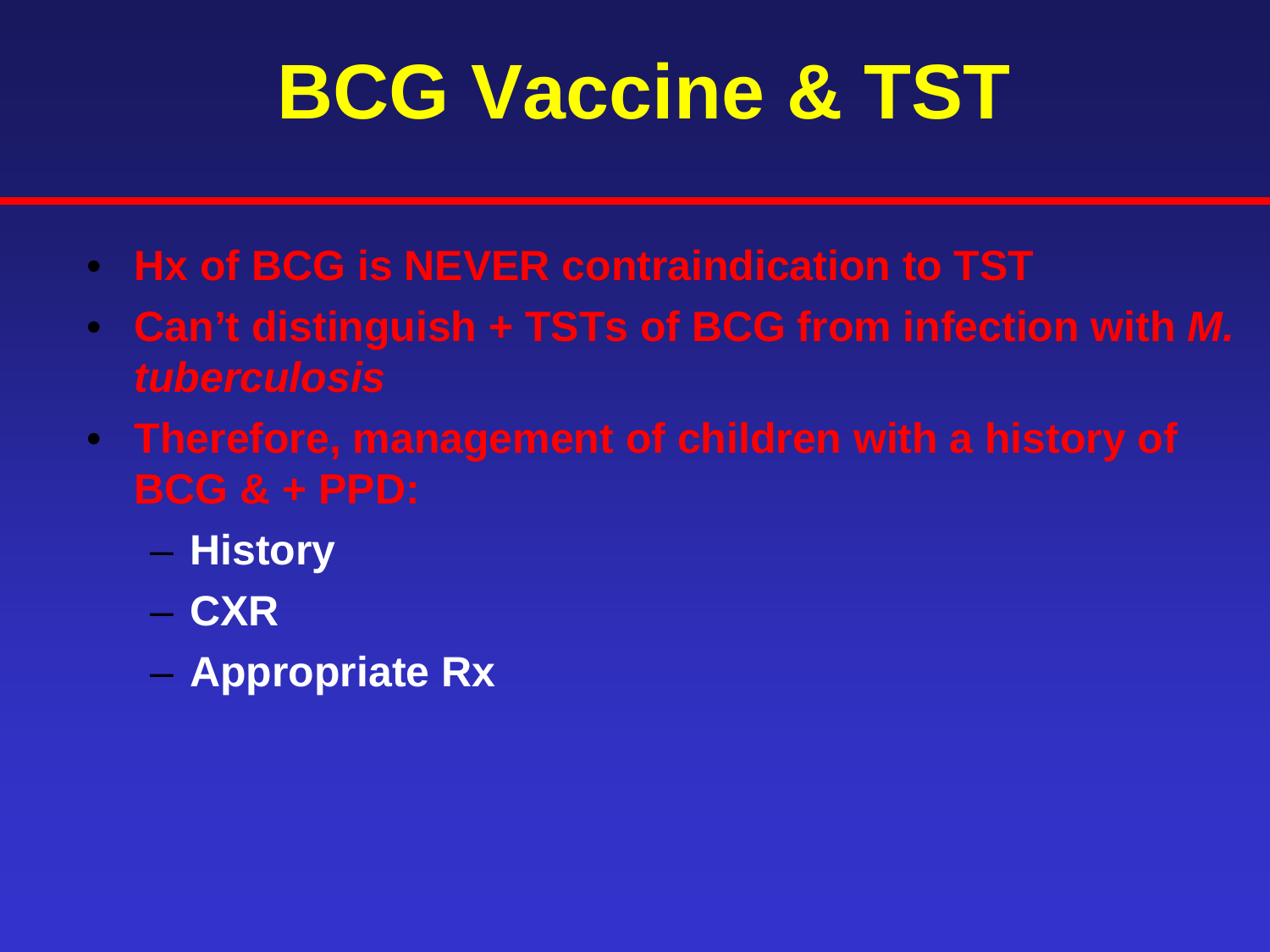### **BCG – Fantasy vs Fact**

| <b>FANTASY</b>                                                                                             | <b>FACT</b>                                                                                                                                   |
|------------------------------------------------------------------------------------------------------------|-----------------------------------------------------------------------------------------------------------------------------------------------|
| • BCG protects against getting TB infection                                                                | • BCG will not protect against becoming infected<br>with TB                                                                                   |
| • BCG provides lifetime protection against<br>developing active TB                                         | • BCG Protects against severe complications of TB<br>disease in young children. Provides little or no<br>protection in adolescents and adults |
| • BCG causes the tuberculin skin test (TST)<br>to be positive for life                                     | • BCG causes the TST pos for a few years & then<br>TST reaction becomes much weaker. Generally,<br>no reaction is present after 5 years.      |
| • In a BCG-vaccinated person, a pos TST is<br>most likely due to BCG                                       | • There is no way to tell whether a pos TST is due<br>to BCG or TB infection                                                                  |
| • A positive TST in a person of any age<br>from any country is most likely due to<br>BCG, not TB infection | • A pos TST in adolescent or adult from a TB high-<br>burden country is almost always due to TB<br>infection, not BCG                         |
| • There is no need for a BCG-vaccinated<br>person with a positive TST to be treated                        | • Persons with pos TST from TB high-burden<br>countries are at high risk of developing active TB<br>& should be treated                       |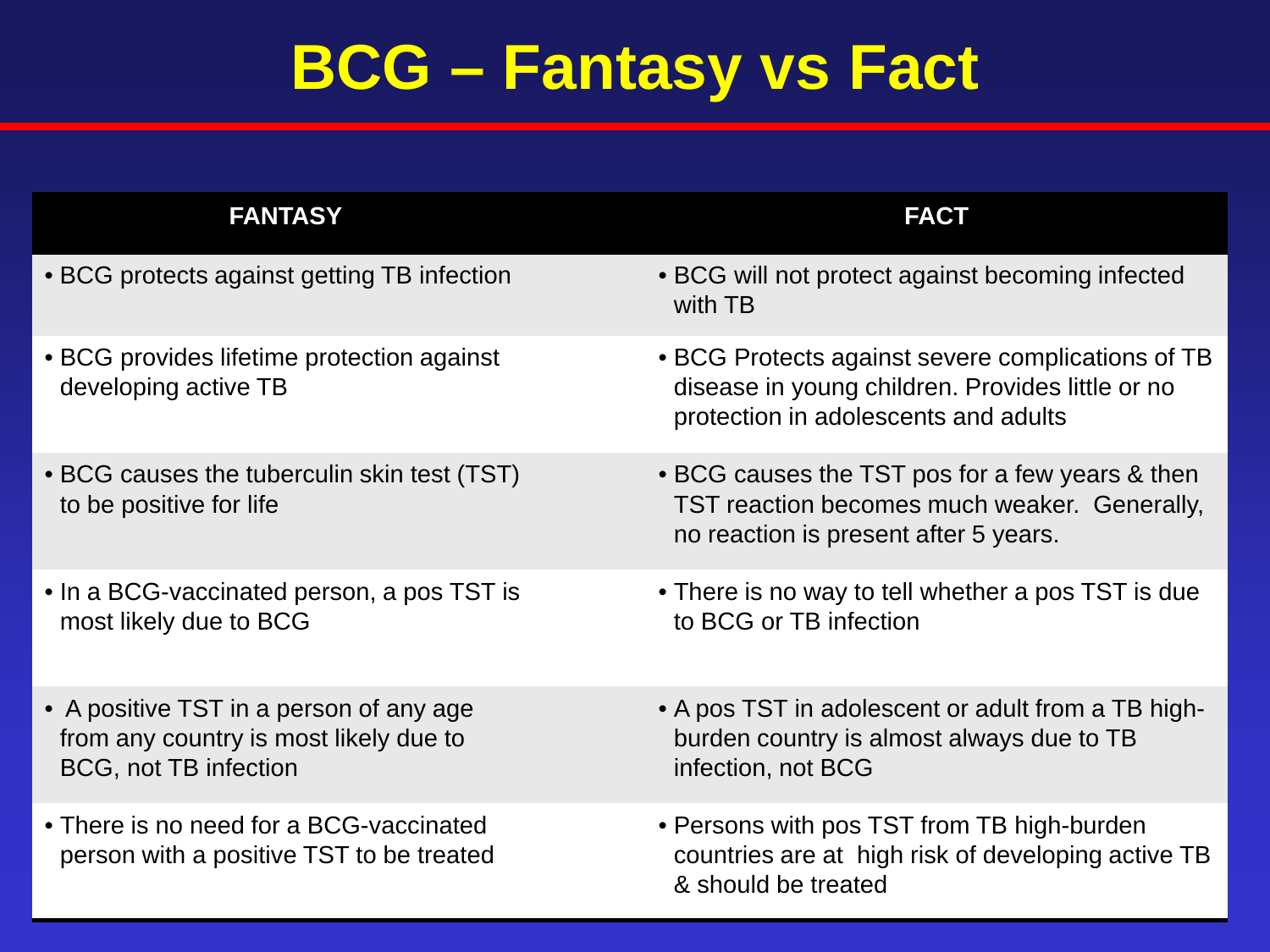### **QuantiFERON-TB**

- **QuantiFERON-TB Gold test (QFT-G)**
- **QFT-G = blood assay for** *M. tuberculosis* **(BAMT)**
	- **Measures the patient's immune system reaction to** *M. tuberculosis*
	- **Must be processed < 12 hours**
	- **Interpretation of results influenced by the patient's risk for infection with** *M. tuberculosis*
	- **Alternative to TST**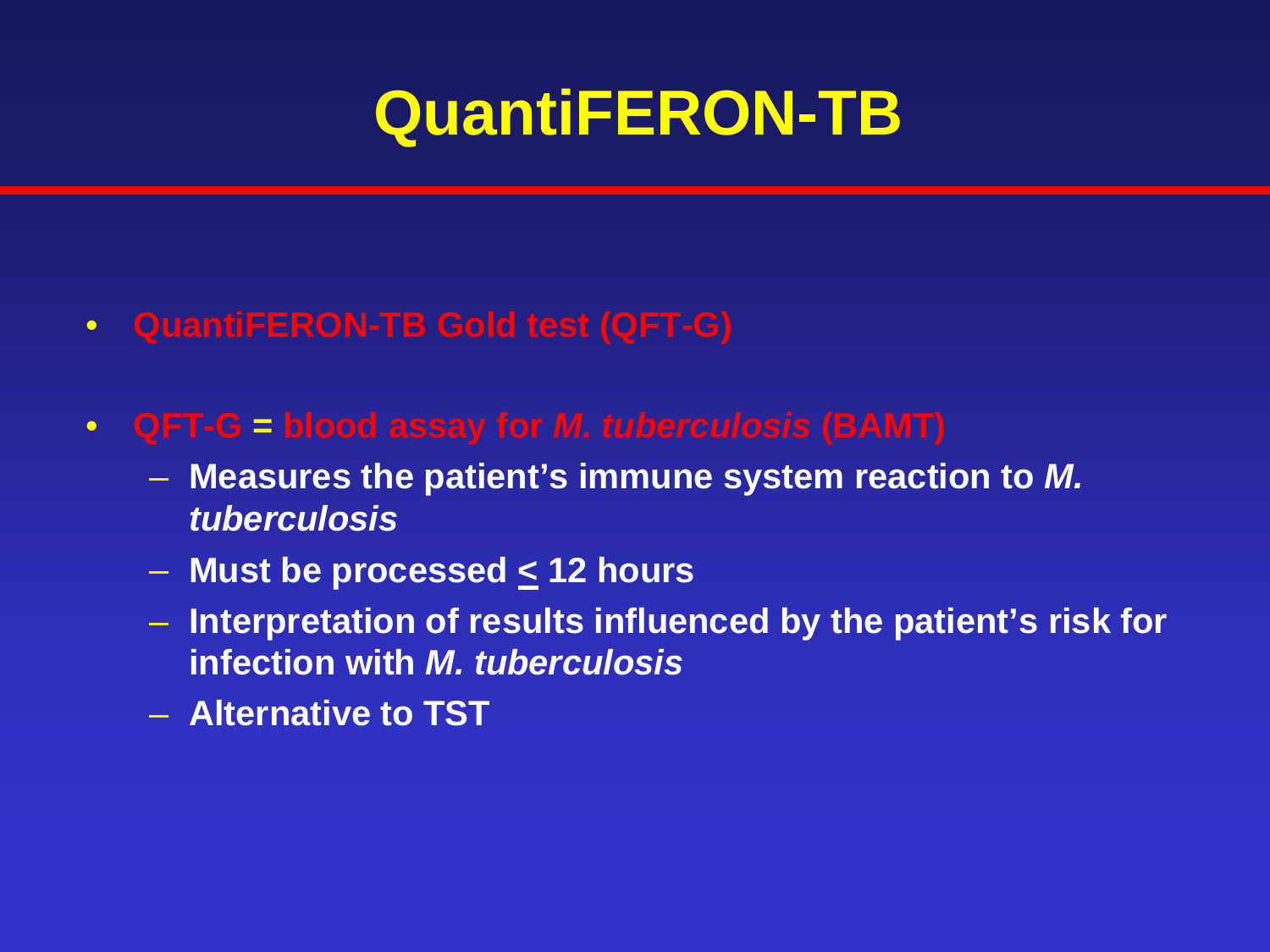### **QuantiFERON-TB**

- **Measures interferon (IFN)-gamma released in blood when incubated overnight with reagents, including antigens for**  *M. tuberculosis*
- **Lymphocytes from persons with LTBI react to proteins by releasing IFN-gamma**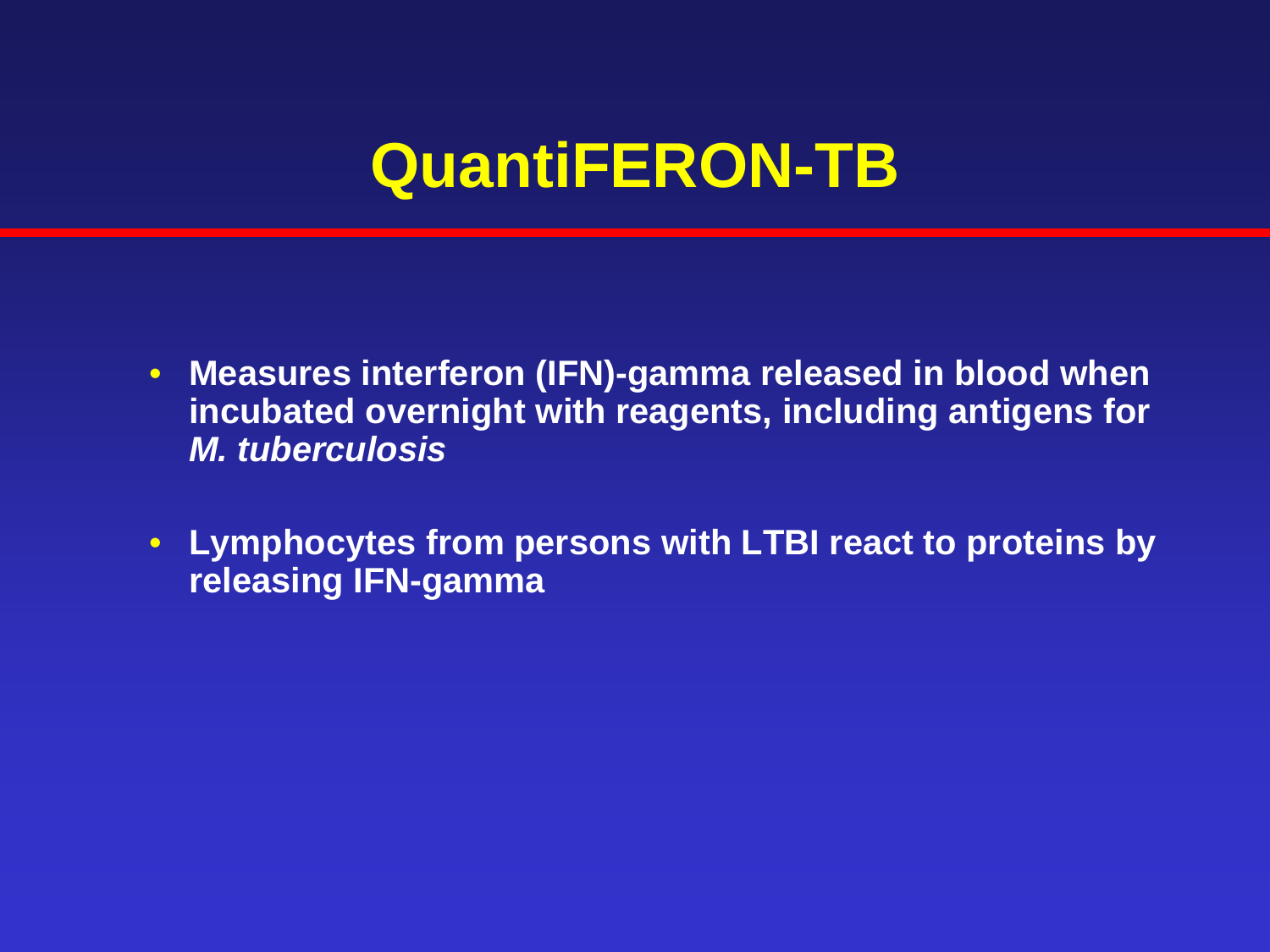### **Treatment Active TB**

- **TB treatment regimens must contain multiple drugs which** *M. tuberculosis* **is susceptible**
- **Treating with a single drug can lead to resistance**
- **Adding a single drug to a failing regimen can lead to resistance**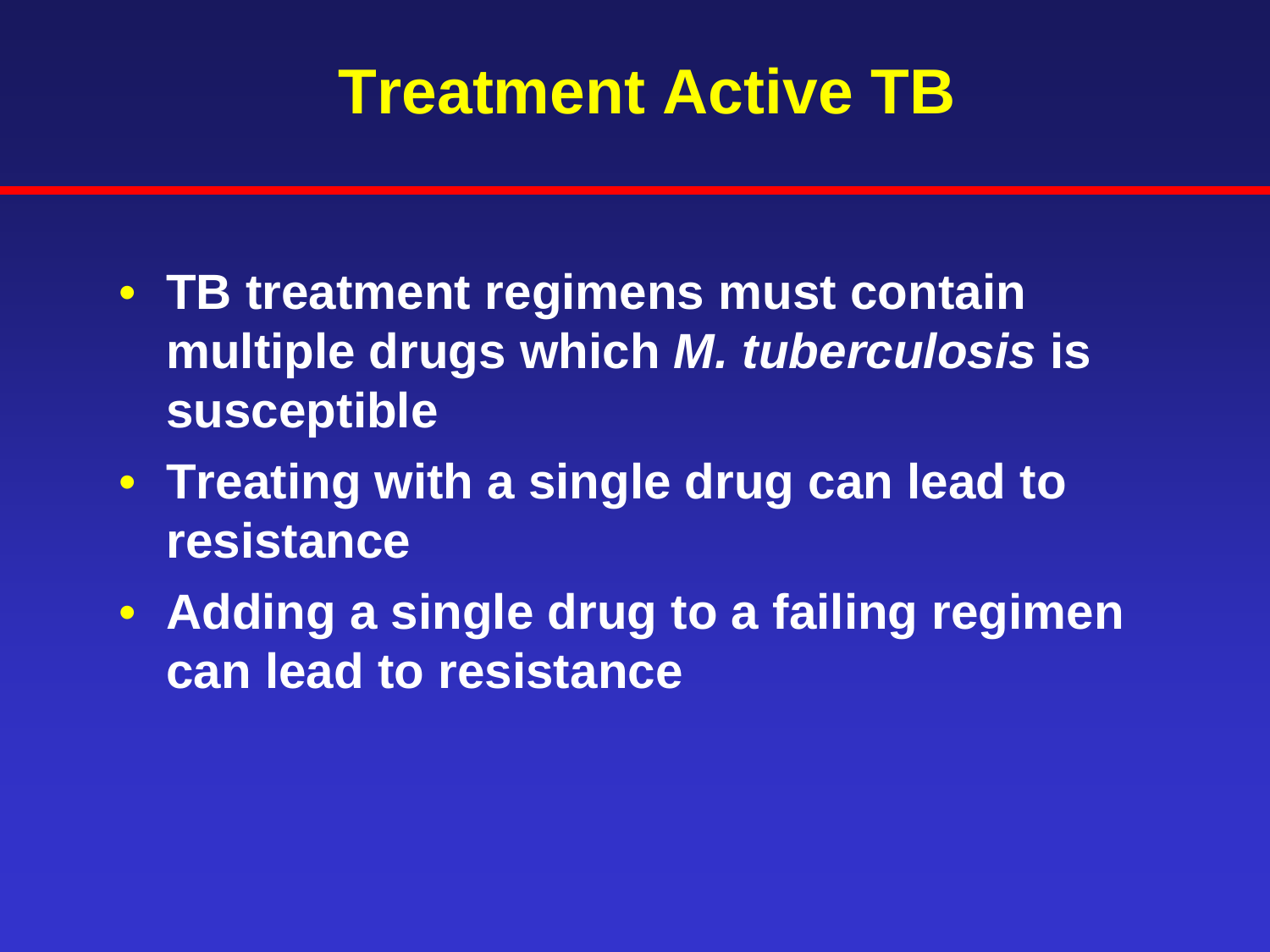

# **QUESTIONS ?**